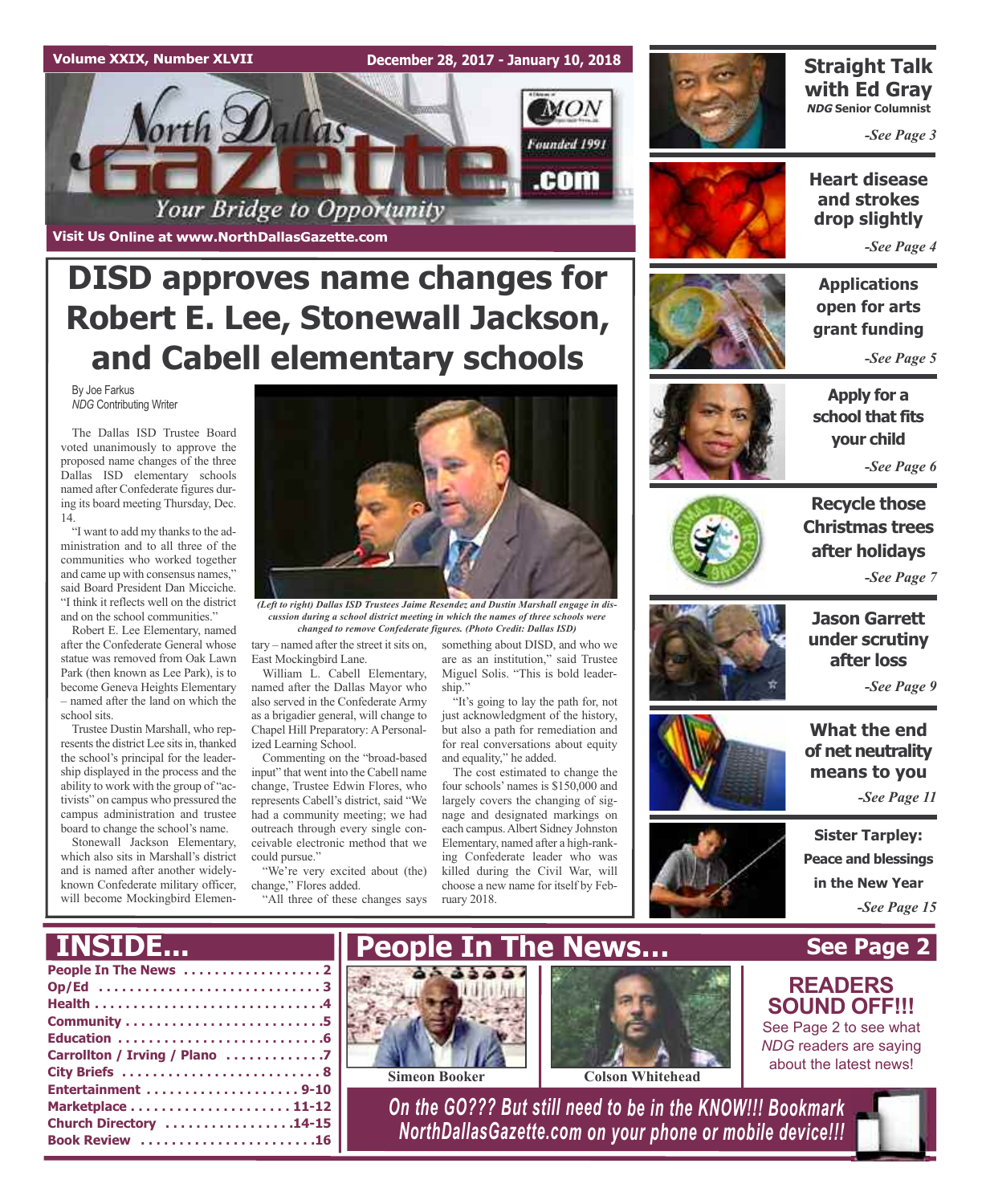#### **People in the News www.NorthDallasGazette.com**

scape of global streaming and OTT marketplace. Recognized throughout his career as an agent for change and strategic growth, in 2015 Marzan's passion for impact led him to create a destination where consumers of color can call home. Marzan

### **Alberto Marzan**

Founder and CEO of Press Media Group and AfroLife, Alberto Marzan is an innovator set to transform the global streaming and OTT marketplace. Recognized throughout his career as an agent for change and strategic growth, in 2015 Marzan's passion for impact led him to create a destination where consumers of color can call home. Marzan had a vision: to revolutionize the way content aimed at people of color is licensed, distributed and shared on a global scale. Marzan leads with forwardthinking strategy but is pro-



pelled by his passion for culture and connectivity—a fire that was ignited in him as a child.

AfroLife will offer a media destination for consumers of color blending classic, popular, emerging and independent content in early 2018. With the recent success of television shows and movies featuring people color like Hidden Figures, market research showing the strong surge in multicultural consumption of streaming content and the lack of content optionsspecific to this population, the AfroLife platform will include a premium multicultural experience projected to attract strong consumer adoption.

"If you take a holistic view on the OTT space you can see the fragmentation and lack of structure that linear and other verticals in the media space enjoy, we see

this and the lack of representation of our community as an opportunity to gain quick traction and create something sustainable. I'm laser focused on building a global corporation not playing entrepreneur; it's been an interesting journey which I am built for and the company has learned how to be more and more resilient throughout this journey which in hindsight I am forever grateful for. We've managed to not only attract strategic relationships with the likes of Google and studios of allsizes but we're also in the conversation as innovators in the ever changing OTT space," says Marzan.

"Entrepreneurship at any

level poses a number of challenges and it has a way of weeding out those who are not equipped and prepared. In my experience with Alberto, I have seen him navigate this journey while avoiding crippling landmines. I cannot be more enthusiastic about hislaunch of AfroLife. The industry, our community and the world needs what AfroLife has to offer," says Dr. David Porter, Executive Director of Walter Kaitz Foundation, Advisory Board Member at Press Media Group and AfroLife. Founder and CEO of Press

Media Group and AfroLife, Alberto Marzan is an innovator set to transform the landhad a vision: to revolutionize the way content aimed at people of color is licensed, distributed and shared on a global scale. Marzan leads with forward-thinking strategy but is propelled by his passion for culture and connectivity—a fire that was ignited in him as a child. For more information on Alberto Marzan, visit www.albertomarzan.com

### **Colson Whitehead**

SAN MARCOS – Colson Whitehead's novel, *The Underground Railroad*, has won the 2017 L.D. and LaVerne Harrell Clark Fiction Prize. The prize of \$25,000 is one of the largest literary awards in the United States.

The prize is designed to recognize an exceptional, recently-published book-length work of fiction in celebration of the Clarks'lifelong contributionsto, and love for, literature and the arts. Whitehead will be honored April 4, 2018, at the Wittliff Collections in Texas State's Alkek Library.



*The Underground Railroad*, which has also won the Pulitzer Prize for fiction and the National Book Award, chronicles a young slave's harrowing adventures as she makes a desperate bid for freedom in the antebellum South. In Whitehead's conception, the Underground Railroad is no mere metaphor — engineers and conductors operate a secret network of tracks and tunnels beneath the Southern soil.

The protagonist, Cora, encounters different worlds at each stage of her journey hers is an odyssey through time as well as space.

As Whitehead re-creates the unique terrors for black people in the pre-Civil War era, his narrative seamlessly weaves the saga of America, from the brutal importation of Africans to the unfulfilled promises of the present day. Whitehead is the author of

six novels, including Sag Harbor, which was a finalist for the PEN/Faulkner Award; John Henry Days, which was a finalist for the National Book Award; and The Intuitionist, which was a finalist for the PEN/Hemingway Award; as well as two critically-acclaimed works of nonfiction, The Colossus of New York and The Noble Hustle. A recipient of a Guggenheim Fellowship, a MacArthur "Genius Grant," and the Whiting Award, Whitehead lives in New York.

The 2017 Clark Prize short list included The Last Painting of Sara deVos by Dominic Smith, My Name Is

Lucy Barton by Elizabeth Strout, and Miss Jane by Brad Watson. Nominations of works published in 2016 were solicited from 12 prominent writers on the condition of anonymity.

The permanent fiction faculty at Texas State narrowed those nominations down to the short list, and author Karen Russell, Texas State's University Endowed Chair in Creative Writing 2017-2019, made the final selection.

L.D. and Laverne Harrell Clark donated their home and other property to Texas State in 2009 to create an endowment to support writersin-residence. The Clark Literary Endowment funds the annual L.D. and Laverne Harrell Clark Fiction Prize, which is among the most generous fiction prizes in the country.

It also funds a writers-inresidence program that offers one-year residencies to graduates of the Texas State MFA program at the Clarks' historic home on Main Street in Smithville, 55 miles east of the Texas State campus. The writers-in-residence program is sponsored by the Department of English and MFA Program in Creative Writing within the College of Liberal Arts.

For more information, visit www.english.txstate.edu/clar kfictionprize.html

#### \$69\* DIVORCE **NDG Readers Sound Off...***NDG ASKS: Do you* tional national debt. If we taxes !" But what did he some new taxes that will have to do that made him a not benefit the average are going to take on such Criminal Defense Family Cases one term ? Bush for away person. State and local debt, I would rather have it **• DWI / Suspended License • Divorce / Annulment** with it but still couldn't taxes deductions have go toward funding infra-**• Child Support / Paternity • WARRANTS Removed ¥** pay for a lot of things been reduced. The amount structure, which would im-**• Custody Modification • 24 Hour Jail Release ¥** No . The economy does-Obama tried to raise but home owners can deduct mediately create jobs, en-**• Restraining Order** because of obstruction has been reduced. You will hance safety and reliabil-**• Occupational license, felonies • Protective Order** from those so called tea now be taxed on tuition ity, and boost commerce. **• Protective Order • Name Change / Adoption** party patriots who were "gifts" for undergraduate *-- Richardsbuse* **• Misdeamenor/Felonies ¥ • Domestic Violence** just a front for the koch education. Not a benefit at *via Instagram* \_\_\_\_\_\_\_\_\_\_\_\_ brothers and Trump we all! Easy Payment Plans When you get a \$1,000 couldn't do what needed to *-- Eddie Smith* Law Offices Of Vincent Ndukwe bonus for nothing, you be done. *via Facebook* know "The Man" is steal-*-- Kenneth Singleton* ing from you. *via Facebook* Not really. As I under-214-638-5 *-- David Norsworthy* stand it, many of the tax *via Facebook* No. There are several cuts for those in the middle *817-277-0196 (Metro)* tried it for years and it hidden tax deductions that and lower income ranges **To share your** 2730 N. Stemmons Frwy, Suite 409 • Dallas, TX 75207 have been reduced or elimare only temporary. There **opinion visit** inated. There are even is also the issue of addi-**Not Ce rtified by the Te x a s Boa rd of Lega l Spe c ia l i za tion NorthDallasGazette.com** ¥ If you qualify. \*Fees quoted above are minimum down payment needed to begin processing your case.

*think the tax cut bill will benefit the average American?*

n't work that way . We have said it time and time again "trickle down economics, doesn't work " rich folks are not going to buy goods and services to keep folks employed and corporations are not going to maintain workers as their businesses start to dwindle. These idiots have does not work. Remember "read my lips ? No new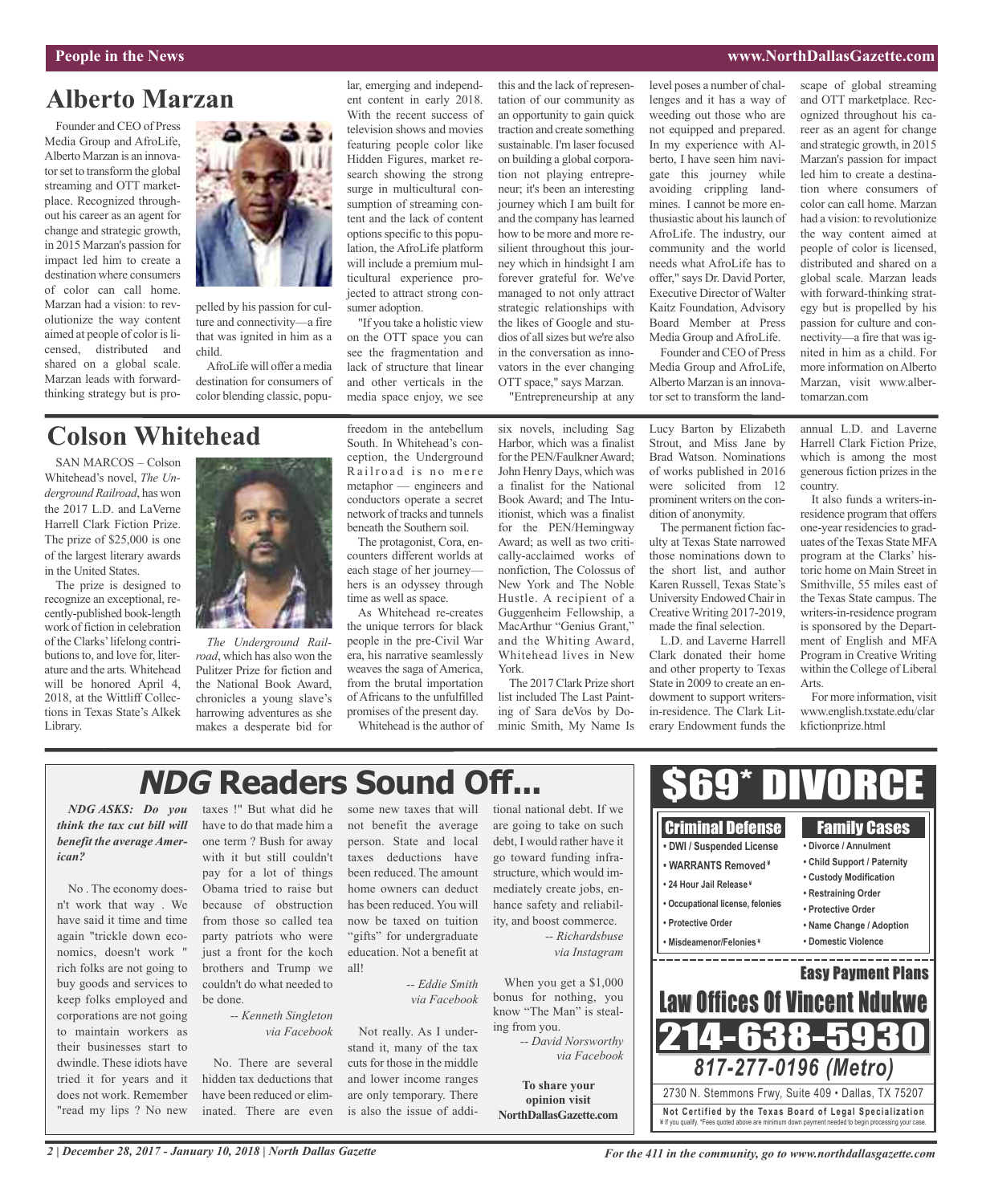#### **www.NorthDallasGazette.com Op-Ed**



*"Do what you say you are* Phone: 972-432-5219 - Fax: 972-509-9058

*going to do ... when you say you are going to do it."*

**Publisher's Office:** publisher@northdallasgazette.com

**Sales Department:** marketing@northdallasgazette.com 972-509-9049

**Editorial Department:** editor@northdallasgazette.com

### **Online:**

www.NorthDallasGazette.com www.twitter.com/NDGEditor www.facebook.com/NorthDallasGazette www.pinterest.com/NDallasGazette www.instagram.com/NorthDallasGazette

### STAFF

**Chairman Emeritus** *Jim Bochum 1933 – 2009*

**Editor** *Ruth Ferguson*

**Religious/ Marketing Editor** *Shirley Demus Tarpley*

**Published By**

*Minority Opportunity News, Inc.*

**Web Master** *Todd Jones*

**Special Projects Manager** *Edward Dewayne "Preacher Boy"Gibson, Jr.*

**Community Marketing** *Nadina Davis*







*The North Dallas Gazette, formerly Minority Opportunity News, was founded in July 1991, by Mr.Jim Bochum and Mr.Thurman R. Jones. North Dallas Gazette is a wholly owned subsidairy of Minority Opportunity News, Inc.*



This has been a year in which women have asserted their rights. This is long overdue. The battle for the rights of women and specifically black women has gone on for centuries. America puts the spotlight on white women while black women are left languishing in silence.

Time magazine placed the silence breakers on their magazine cover, stating their courage and tenacity. The magazine noted women's voices could be heard over the walls of systematic oppression. The systematic societal oppression of black women extends from the bedroom to the boardroom, from the streets to the corporate suites.

Whether its violence as directed towards Dajera Beckton by the McKinney Police Department in McKinney pool party incident or the unlawful arrest of Sandra Bland in Prairie View. Those disrespected women were products of open aggression. The silent aggression still exists from the fast food worker harassed by her manager. Many black women suffer in quiet silence as their complaints of sexual harassment are ignored and discounted, regardless of their social status.

American culture labels black women as Jezebels or angry black women. We in our black culture through our overly sexualized view of black women disrespect them as well. This starts from childhood, as we laugh at "mannish boys' and condemn young girls for being 'fast girls.'

Meanwhile, our daughters, grow up with a target as they are often portrayed as loose women deserving no respect. This lack of disrespect is not only from Euro-Americans but also from African-Americans. There is a quiet form of silence in the black community that accepts the degradation of our black women. With apologies to Tupac,

"who asked wonder why they call you ….", the answer is because black men want to. We do not want to raise our women above ourselves because society puts us low. We call them Queens but treat them like court jesters. Video vixens grow older and have children of their own, who should not answer the same questions of their mothers regarding sexual oppression and say #metoo.

The #metoo movement has transitioned to ignoring the millions of oppressed black women. The #metoo movement, which the mainstream media largely reports as the oppression of privileged white women. The weakness of this movement and its coverage is it overlooks black women.

The mainstream media comes up lame, however, they have had some help in silencing black women. The help comes from black men who do not support black women. We continue as black men to band together as brothers and not listen to the anguished cries of our sisters. We must stop, look and listen.

Their lack of support comes from black women who enable black men and women to be silent. We step in unison in the name of love, but we don't step up for justice. We, as black

folk, ignore popular celebrities such as Robert Kelly, also known as R Kelly. It is hypocritical for black people to ignore the pedophilic behavior of R Kelly, and attack Alabama senatorial candidate Roy Moore.

This respect must be internal. We must clean our own house. We must elevate our women from hashtags like #metoo. In the end, perhaps we can answer Tupac:

"since we all came from a woman, got our name from a woman, and our game from a woman. I wonder why we take from women, why we rape our women, do we hate our women? I think it's time we killed for our women, be real to our women, try to heal our women, cause if we don't we'll have a race of babies that will hate the ladies, who make the babies."

Our respect for black women is long overdue, and we as men are paying the price today.

This is Ed Gray, and this is straight talk.

*Ed Gray, the host of The Commish Radio Show airing Saturdays 1-3 p.m. on FBRN.net, can be reached at eegray62@att.net.*

### **Congressional Black Caucus members call Trump presence at museum opening an insult**

By Lauren Victoria Burke **NNPA Newswire Contributor** 

When two members of the Congressional Black Caucus, longtime Mississippi Congressman Bennie Thompson  $(D-Miss.)$  and civil rights legend Rep. John Lewis (D-Ga.), heard that President Donald Trump planned to attend the Mississippi Civil Rights Museum dedication ceremony, they both announced that they would forego the event.

TheWhite House was critical.

On December 7, White House spokesperson Sarah Huckabee Sanders said, "We think it's unfortunate that these members of Congress wouldn't join the president in honoring the incredible sacrifice civil rights leaders made

to right the injustices in our history. The president hopes others will join him in recognizing that the movement was about removing barriers and unifyingAmericans of all backgrounds."

From that statement, you might never have guessed that the White House spokesperson was referring to a civil rights leader: Congressman John Lewis.

"It's laughable that the White House is criticizing John Lewis and Bennie Thompson for not attending the opening of a civil rights museum that honors the sacrifices of …wait…John Lewis, Bennie Thompson, and many others," said CBC Chairman Cedric Richmond (D-La.). "This White House is not serious about civil rights. From dismantling the

civil rights division in [the Department of Justice] to equating peaceful people who protested racism to neo-Nazi's and White supremacists, they just don't get it."

In a joint statement on December 7, Thompson and Lewis wrote: "After careful consideration and conversations with church leaders, elected officials, civil rights activists, and many citizens of our congressional districts, we have decided not to attend or participate in the opening of the Mississippi Civil Rights Museum."

The statement continued: "President Trump's attendance and his hurtful policies are an insult to the people portrayed in this civil rights museum. The struggles represented in this museum exemplify the truth of what really happened in Mississippi. President Trump's disparaging comments about women, the disabled, immigrants, and National Football League players disrespect the efforts of Fannie Lou Hamer, Aaron Henry, Medgar Evers, Robert Clark, James Chaney, Andrew Goodman, Michael Schwerner, and countless others who have given their all for Mississippi to be a better place. After President Trump departs, we encourage all Mississippians andAmericansto visit this historic civil rights museum."

*Lauren Victoria Burke is the White House Correspondent for NNPA Newswire and a writer and politic a l a n a l y st . Co n n e c t with Lauren by email at LBurke007@gmail.com and on Twitter at @LVBurke*

*("Sister Tarpley")* **Senior Columnist** *Ed Gray* **Contributing Writers** *Joe Farkus Jackie Hardy Dwain Price Terri Schlichenmeyer Nicole Scott David Wilfong* **Production** *David Wilfong*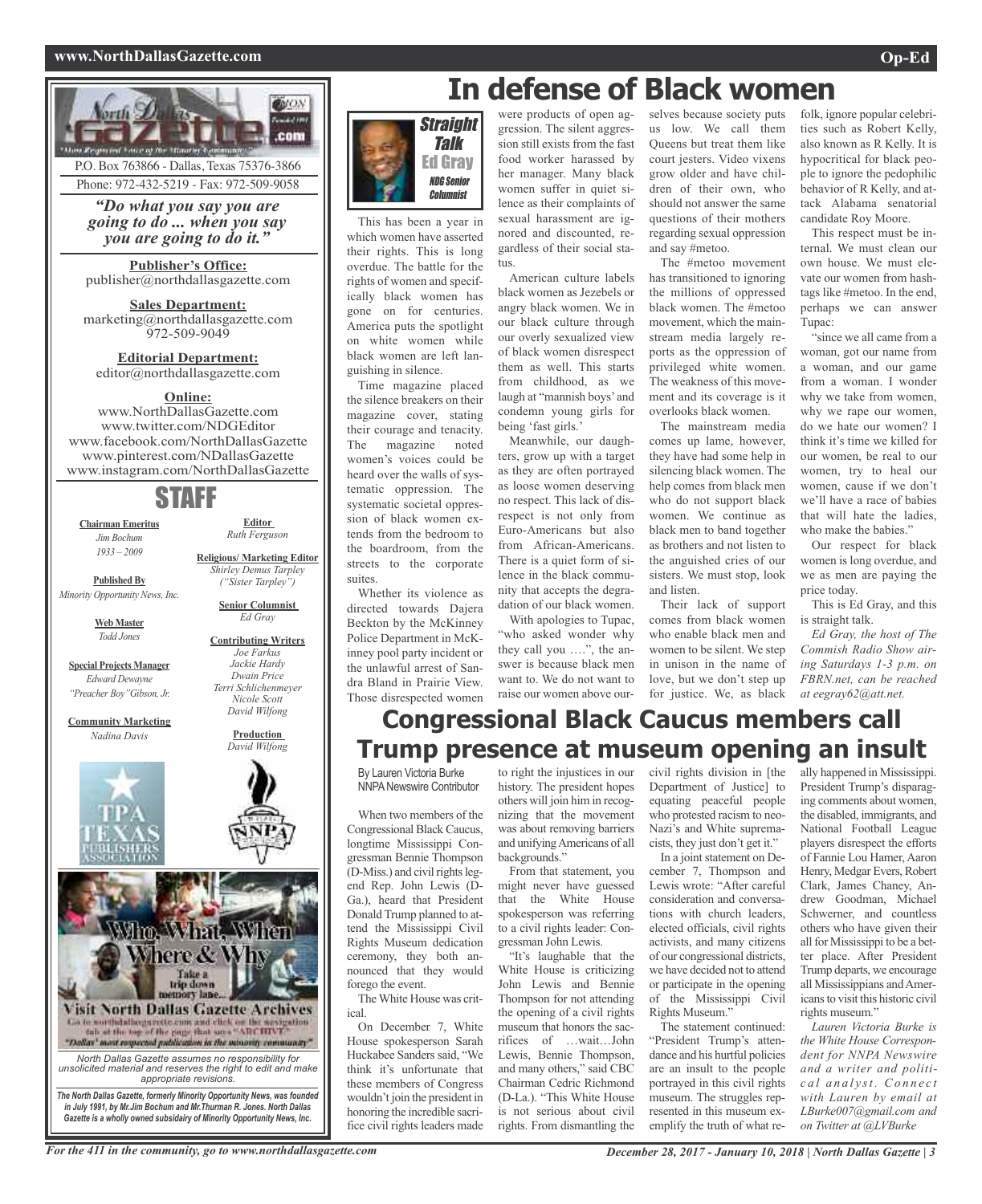

## **New CDC data shows a slight drop in deaths from heart disease and strokes**

American Heart Association CEO Nancy Brown issued the following statement today on the recent mortality report from the Centers for Disease Control and Prevention (Mortality in the United States, 2016).

 $\frac{2}{3}$  cause of death in the U.S.,<br>Example and stroke still ranks fifth.<br>A The diseases also are the The report shows heart disease remains the leading and stroke still ranks fifth. The diseases also are the leading causes of death in the world.

Heart disease deaths per 100,000 people declined from 168.5 to 165.5, while stroke deaths went from 37.6 to 37.3. Other top causes of deaths also declined.

However, the report found life expectancy dropped slightly for the second year in a row.

Preliminary mortality statistics for 2017 show heart disease and stroke deaths continue to decrease.

"Any improvement means lives saved, and so we are encouraged to see these numbers," said American Heart Association CEO Nancy Brown. "Yet, at the same time, this report shows we have much more work to do to save people from these

devastating diseases.'

The decline is much less dramatic than the trend over several decades, when heart disease and stroke death rates both dropped more dramatically.

The increase in death rates among younger Americans may be explained in part by the earlier onset of high blood pressure, diabetes, obesity and other conditions.

## **Soup for the Soul: Avoiding injuries from holiday mishaps**

As the temperatures begin to fall and Jack Frost is taking an ever so slight nip at your nose, a quick way to warm the chill is with a piping hot cup of soup. And while the aroma of the freshly-made comfort food may be enticing, officials with Parkland Health & Hospital System's regional burn center offer a word of caution before indulging.

Nearly 500,000 people seek medical treatment for burns each year in the United States, and an estimated 72 percent of burns occur at home, according to the American Burn Association (ABA). And not all burns are the result of fire or flames. Hot liquids, such as soup, coffee, tea or tap water, can cause serious burn injuries.

In the last two years, more than 75 people have been admitted to Parkland's burn unit for injuries caused by hot soup. Of those, 87 percent were children.

itively that soup can be hot, many times we don't realize just how hot it can get, especially since it's not boiling like water used for tea," said Stephanie Campbell, RN, Parkland's Burn Program Manager. "In reality it's a very hot liquid that can cause serious injuries, especially in young children since they have thinner skin."

To that end, Campbell urges parents and other adults to create a "kid-free zone" around stoves and cooktops with strict instructions that children must not go past a real or imaginary line by the stove. Knowing that they are not permitted near the stove may reduce the risk that a toddler will reach for a pan, pull it toward them and spill the hot liquid onto themselves. Older children must exercise caution when warming up a can of soup on the stove or removing a bowl from the microwave. "Adults have to be careful, too," Campbell said. "As we're rushing to grab a quick bite or put a meal on the table, burn accidents can happen. Those injuries occur when parents or caregivers are in a hurry, angry or simply under a lot of pressure. The key is to slow down."

During holidays, the ABA offers tips to help prevent scalds and other burn injuries that can occur in the kitchen:

• Do not use a towel to handle hot pots and pans. Use oven mitts or heat resistant pot holders instead

• Use caution when cooking with grease. Heat the burner at a low to medium setting, and keep a pan lid within reach

• Place pots and pans on back burners to keep them out of reach of children, turning handles inward to avoid knocking them over or children grabbing them

• Set your water heater temperature to no higher than 120 degrees Fahrenheit, just below the medium setting, to prevent scalds from faucets • Test all heated liq-

uid/food before giving it to a child or placing it within

his/her reach • Remove tablecloths when toddlers are present in the home. They tug and pull on everything within their reach. Hot liquids can easily be pulled down on them

• Avoid using area rugs in the kitchen, especially near the stove. They can cause falls and scalds

• Be sure to inform babysitters about kitchen and appliance safety and teach them to prevent burn injuries when preparing meals.

"There's nothing better than sitting down with a hot cup of soup on a crisp fall day," Campbell said. "Just slow down, watch out for curious toddlers and be mindful that although accidents can and do happen, a little prevention goes a long way."



Email: inquiries1909@gmail.com

### Introducing a new way to meet, work & play!

The Economic Empowerment Center is the perfect place for your next trade show, conference or private party!



**Monthly meetings** ·Special events ·Trade shows

·Business seminars ·Birthday parties 8 Currosafena

Holday parties. -Non-profit campaign kickoffs -Church services



"Although we know intu-

The Original Light Beer is For the 30th year, Miller-Coors is helping consumers making sure consumers can **Miller Lite offering free rides on DART**

once again teaming up with Dallas Area Rapid Transit (DART) and Andrews Distributing to help Dallas residents and visitors celebrate New Year's Eve safely. Miller Lite Free Rides will be available on all DART buses and trains and Trinity Railway Express (TRE) trips between Union Station to CentrePort/DFW Airport Station on Sunday, Dec. 31, beginning at 6 p.m. with extended service until 1:30 a.m.

enjoy New Year's Eve responsibly by offering Miller Lite Free Rides nationwide. Since its inception, the Free Rides program has provided more than 5.5 million people with a safe ride home and has been an important part of MillerCoors' commitment to prevent drunk driving.

"MillerCoors believes drunk driving is preventable. For the past 30 years, we've remained committed to

enjoy Miller Lite and New Year's Eve responsibly," said Gene Giron, Responsibility Initiatives Manager for MillerCoors. "Through continued partnerships with DART and Andrews Distributing, the Free Rides program helps North Texans and their visitors enjoy the holiday season while providing a safe and free transportation alternative.'

The program began lo-

See RIDES, Page 7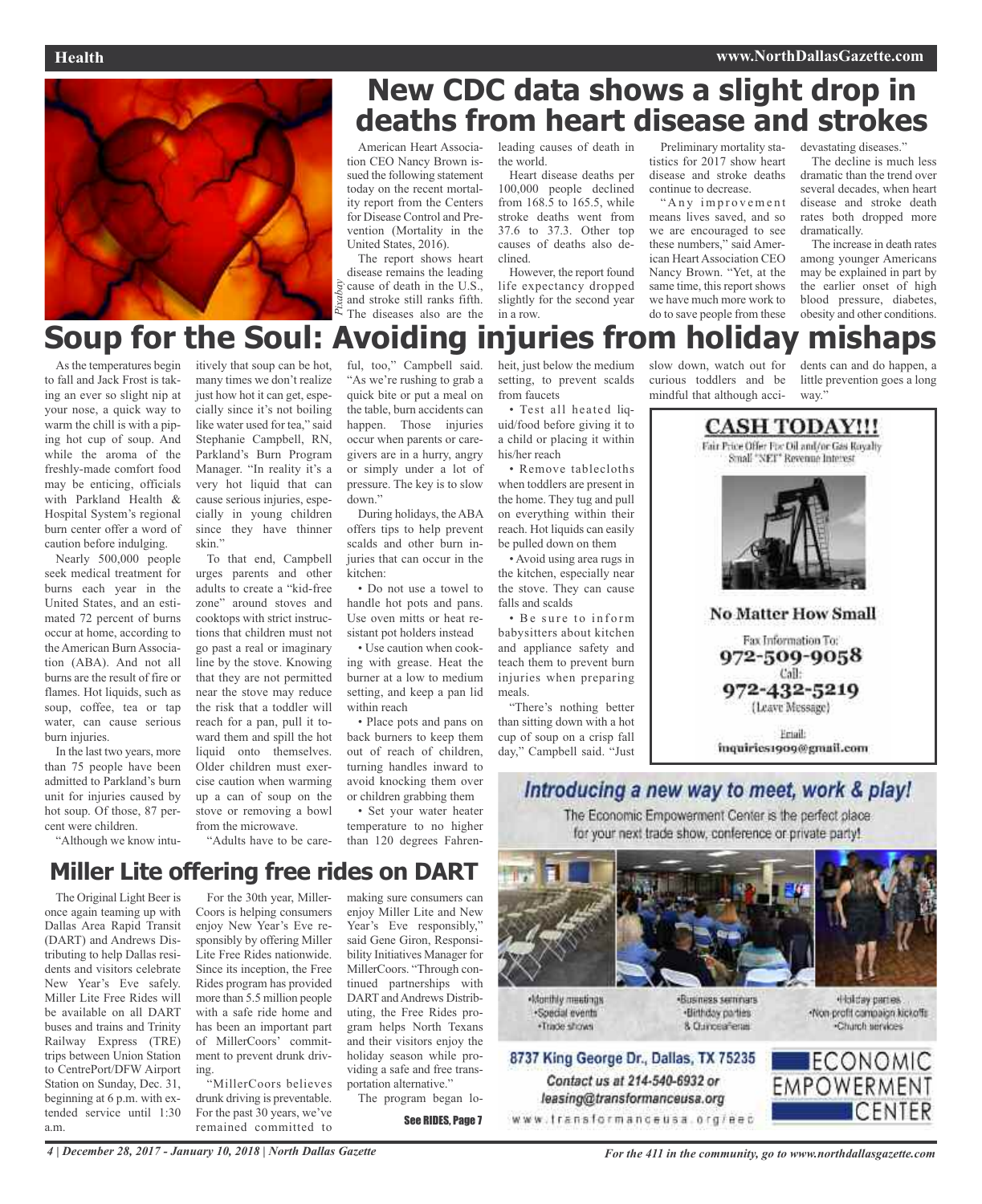# **Moody Fund accepting applications for Arts Grant**

The nonprofit AT&T Performing Arts Center today announced that applications for the first year of grants awarded by the Moody Fund for the Arts (MFA) will be accepted online beginning February 20, 2018 until March 15, 2018. Two public informational meetings are scheduled for Jan.

MFA was created to provide grants to small and emerging Dallas arts groups that are supported by the City of Dallas Office of Cultural Affairs and have annual budgets of \$1 million or less. In 2018, MFA will award \$100,000 in grants. The maximum grant request in the first year cannot exceed \$7,500.

Grants may be awarded for:

• Commissions of original works and artistic collaborations.



• Support for new works, innovative programs and offsetting rent and production costs at Moody Performance Hall.

• Programs, projects and exhibitions that address important issues of cultural equity and community access to the arts.

• Programs that create and deliver cultural experiences to all parts of Dallas.

• Operating, staff and marketing support for new initiatives.

• Support of production costs and capacity building. • Hosting artist-in-residency programs.

• Other projects deemed important to the vibrancy of the arts in the city.

Grants may not be used for:

• Fundraising programs or

events. • Political campaigns or

lobbying efforts. • Nonpublic performances.

*Julie Jordan Scott / Flickr* • Direct support, including travel funds, for individuals or families.

• Religious or faith-based organizations, unless the program does not promote a specific religion or faith and is not restricted to populations of specific religions or faiths.

• Athletic teams and fraternal, veteran, social, alumni or labor organizations (university alumni groups, sororities/fraternities, labor unions, exclusive membership clubs, etc.)

Submissions will be reviewed through a two-tiered panel selection process which will include arts educators, managers, advocates, philanthropists, a Cultural

Affairs Commissioner and the director of the Office of Cultural Affairs. Grants will be awarded in June 2018. A new website, which will include the online application process, is under construction and will be announced shortly.

Two public meetings will be held to discuss eligibility, timeline, and the application and review process. The meetings will include a presentation, Q&A, handouts, and light refreshments. Please RSVP by visiting TicketDFW.com.

Informational meetings:

**Monday, Jan. 8, 2018** - Moody Performance Hall, 5:30 – 7:30 p.m., 2520 Flora St., Dallas, TX 75201

Doors open at 5 p.m. Complimentary parking will be provided in Lexus Silver Parking, accessed from Ross Ave.

**Thursday, Jan. 11, 2018** - South Dallas Cultural Center, 9:30 – 11:00 a.m., 3400 S. Fitzhugh Ave., Dallas, TX 75210

**Community**

Doors open at 9 a.m. Complimentary parking is available on site.

The Moody Fund for the Arts is a \$10 million endowment that is part of a \$22 million gift from the Moody Foundation to the arts in Dallas, including a \$12 million gift to the AT&T Performing Arts Center's capital campaign. When fully vested, the endowment is expected to award about \$400,000 annually. In recognition of the generosity of the Galvestonbased Moody Foundation, the City of Dallas changed the name of Dallas City Performance Hall to Moody Performance Hall in May 2017.

## **Frisco makes plans to shut down the Superdome**

The City of Frisco and Collin College will discontinue a management agreement with the Superdrome Management Group when it expires December 31, 2017.

The decision will open the door for Collin College to repurpose the 5.5-acre site to accommodate growth occurring at its Preston Ridge Campus, where the Superdrome is located.

"Since 1998, enrollment

at our Frisco campus has grown by almost 400 percent, from 2,255 to about 8,700 students," said Dr. Neil Matkin, Collin College district president. "Space is at a premium, and availability of the land where the track currently exists will accommodate our expansion plans."

The Frisco Superdrome opened in 1998 as a publicprivate partnership between the City of Frisco, Collin College and Electronic Data Systems (EDS). Collin College provided the land; the college, the city and EDS shared the costs of the \$2.5 million structure.

The 'Superdrome' was recognized as the city's first sporting venue to host both professional and amateur athletes. The Frisco Superdrome hosted everything from local clinics to national and international competitions, including the 2000 U.S. Olympic team trials for track cycling.

However, as an outdoor facility exposed to weather elements, significant annual maintenance is required – especially given the track's age, just shy of twenty years old. Attendance and track

use has also declined for more than a decade.

"We recognize our city and the college have evolved over the past two decades," said Henry Hill, Deputy City Manager. "Our community is shifting emphasis to recreational and road biking. While we're proud and appreciate the contributions of the 'Superdrome' to our community, the viable life cycle of the facility has reached the end of its life in Frisco. We agree it's not efficient for us (the city and the college) to continue to invest and maintain the facility."

City staff has fielded inquiries about the possibility of relocating the track outside Frisco.

## **Dallas volunteer attorney program hosts monthly legal clinics**

In the month of Jan., the Dallas Volunteer Attorney Program (DVAP), a joint initiative of the Dallas Bar Association and Legal Aid of NorthWest Texas, will hold 11 free Legal Clinics for Dallas County residents who meet certain financial guidelines. All clinics begin at 5 p.m., with the exception of the Veteran's Clinic, which begins at 1:30 p.m.

Schedules and locations are as follows:

East Dallas (Grace United Methodist Church—4105 Junius at Haskell)

**Thursdays, Jan. 4; and Jan. 18**- South Dallas (Martin Luther King, Jr. Center— 2922 MLK Blvd.)

**Tuesdays, Jan. 2; Jan. 9; and Jan. 23** - West Dallas (2828 Fish Trap Rd., Dallas, TX 75212)

**Thursdays, Jan. 11; and Jan. 25** - Garland (Salvation Army—451 W. Avenue D, Garland, TX 75040)

**Thursday, Jan. 18** - Friendship West Baptist Church (2020 West Wheatland Rd., Dallas, TX 75232) **Wednesday, Jan. 17** - St. Phillip's Community Center

(1600 Pennsylvania Ave., Dallas, TX 75215)

**Tuesday, Jan. 16** - Veterans Resource Center (for veterans and their families only)—1:30 p.m.

**Friday, Jan. 5** - The clinics offer free legal advice and consultation in civil matters for those who qualify under Legal Aid's income eligibility guidelines.Applicants are asked to bring proof of income, identification, legal papers, etc. with them to the clinic. For more information, log on to http://dallasvolunteerattorneyprogram.org/.



*December 28, 2017 - January 10, 2018 | North Dallas Gazette | 5*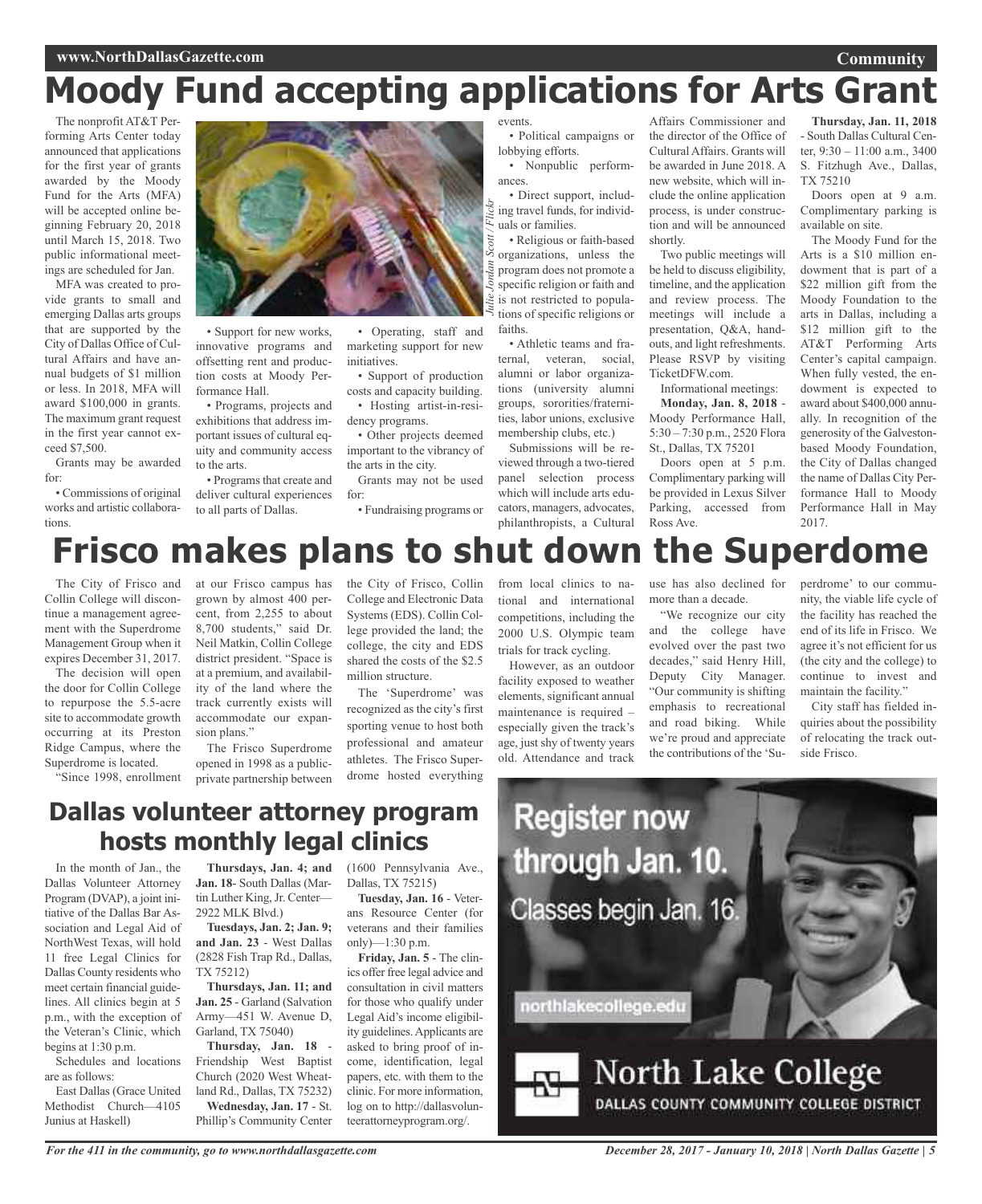# **Take time out of the hustle and bustle; apply now for a school that fits your child**



December is special for many obvious reasons—it's the season of giving, holiday celebrations, and of course, more time to spend with family and friends. And, it's also application time in Dallas ISD—time to apply to one of the district's many innovative schools of choice for the 2018-2019 school year.

That's right, the applica-

tion window for some of the top programs in the city is open now through January 31, and there's a large variety of options available to students.

Whether your student is interested in a magnet program where they are prepared to compete on a global level; a collegiate academy where they can get a jump on college and earn up to 60 credit hours or an associate degree, at no cost to parents; a transformation school that provides cutting edge technology and curriculum to challenge students to think outside the box and beyond;

or single-gender options that provide a laser-like focus on academics and encourages students to achieve at their highest level; Dallas ISD has something for every student.

If you missed the opportunity to attend one of the Discover Dallas ISD citywide school fairs earlier this month, that's okay. You can visit the Dallas ISD website at www.dallasisd.org/yourchoices to learn more about the options available and discover a school that's just right for your student.

Programs in District 6 to consider

There are a number of

programs available right here in District 6. For instance:

• David W. Carter, Justin F. Kimball and Kathlyn Joy Gilliam each offer collegiate academies that partner with Dallas County Community Colleges to offer students a head start in pursuing a postsecondary education in a variety of disciplines.

• William H. Atwell Law Academy offers students with an interest in legal careers the opportunity to learn about the field through introductory courses, live court proceeding observations and extracurricular activities like the debate team.

• D.A. Hulcy STEAM Middle School offers elective courses not usually offered at the middle school level, including robotics, technology, and Project Lead the Way, a curriculum focused on preparing students for future success in STEM-related careers.

• T. G. Terry and Clinton P. Russell elementary schools each offer the much talked about two-way dual language program.

Of course, programs are available across the district. You just need to find the one that fits your child and apply.

Need help with the application process?

If you'd like help with the application process, please plan to attend one of the four citywide application workshops:

• Tuesday, Jan. 16, Emmett J. Conrad High School and Thomas Jefferson High School, 6-8 p.m.

• Tuesday, Jan. 25, W.W. Samuell High School and W.H. Adamson High School, 6-8 p.m.

Dallas ISD is closed starting Dec. 22. Staff return on Jan. 8 and students return Jan. 9. Have a happy holiday season!

## **El Centro's first graduate returns to campus to mark 50 years**

Barbara Sherrill Jones paused and let out a sigh as she entered her old school, El Centro College.

"I haven't been inside this building since I left 50 years ago," said Sherrill Jones, who returned to the downtown Dallas County Community College District campus last month. "It's changed so much. I was part of history in Dallas. I was a pioneer."

When El Centro College first opened its doors more than five decades ago, Sherrill Jones was among the wide-eyed students who were ushered in. Community or junior colleges were a new concept in Dallas County.

"It is so nice to come home. This place is just wonderful," said Sherrill Jones, a Dallas native who now lives in Bradenton, Fla.

Sherrill Jones is indeed a "pioneer." She was the first person to complete her courses and became El Centro's first graduate after amassing enough credits in 1967 to receive her associate degree. She recently sent a copy of a letter to DCCCD from Dr. Donald T. Rippey, El Centro's first president, which confirmed her status as the school's first graduate. "Only freshman courses

were offered that year, but that was what I needed to



*first graduate Barabara Sherrill Jones, as Dr. Pyeper Wilkins watches. (Photo: El Centro College)*

complete an associate degree," said Sherrill Jones, who already had earned college credits from East Texas State University. "I completed all courses necessary for a degree before El Centro held graduation ceremonies."

During her return visit at Thanksgiving, Sherrill Jones was showered with gifts and acknowledgements from the DCCCD Foundation, the marketing office at El Centro as well as the college's administration. Greg Morris, ECC's vice president of academic affairs, presented her with a replica diploma for her associate degree in fine arts.

In the letter Sherrill Jones received so many years ago,

President Rippey wrote, "You have completed our graduation requirements. I would like to personally congratulate you on this achievement and let you know that we are counting on your participation in our first graduation ceremony." Of course, she did.

The Dallas County Junior College District, approved by voters in 1965, opened in 1966. Located in downtown Dallas, the school attracted students from all backgrounds who were looking for accessible and affordable public higher education. At 74, Sherrill Jones cherishes her memories of the downtown Dallas school as well as an era that ushered in El Centro and other junior colleges.

"It was such a thrilling experience. I was in my 20s and wearing go-go boots. We thought ourselves lucky," she said. "Junior colleges were new here, and we needed them. This was a few years after (President John F.) Kennedy was killed. "El Centro was anything

but traditional. Student

lounges were on the first floor, decorated in the latest space-age designs. Integration was new. I am proud to

See GRAD, Page 112

#### LEGAL NOTICE These Texas Lottery Commission scratch ticket games will be closing soon: Official End  $\ddot{s}$ Game # Game Name / Odds **Close of** Validations Game Date Triple 777 1873  $$2$ 1/25/18 7/24/18 Overall Odds are 1 in 4.12 **Season's Greetings** 2008  $$10$ 1/28/18 7/27/18 Overall Odds are 1 in 3.45 **Bonus Break the Bank** 1808 S5  $2/1/18$ 7/31/18 Overall Odds are 1 in 4.29 **Instant Winnings**  $2/21/18$ 8/20/18 1843 \$1 Overall Odds are 1 in 4.82 **Lucky Symbols** 1854  $2/21/18$  $8/20/18$ S1 Overall Odds are 1 in 4.84 **Back to School Crossword** \$3 1839  $2/21/18$ 8/20/18 Overall Odds are 1 in 3.64 Mega Loteria 1867  $$10$  $2/21/18$ 8/20/18 Overall Odds are 1 in 3.54 **Winners Galore** 1822  $2/21/18$ 8/20/18 \$20 Overall Odds are 1 in 1.00 TEXAS Por defisied odds, and gone information, and **bustery any** or call **909-375-9886.**<br>Nort by It's a other to parchase a blood. The Years Lidery cusperts Team education.<br>and whereas FLAP RESPONDED. For take with a governagema ÎËRY

*6 | December 28, 2017 - January 10, 2018 | North Dallas Gazette*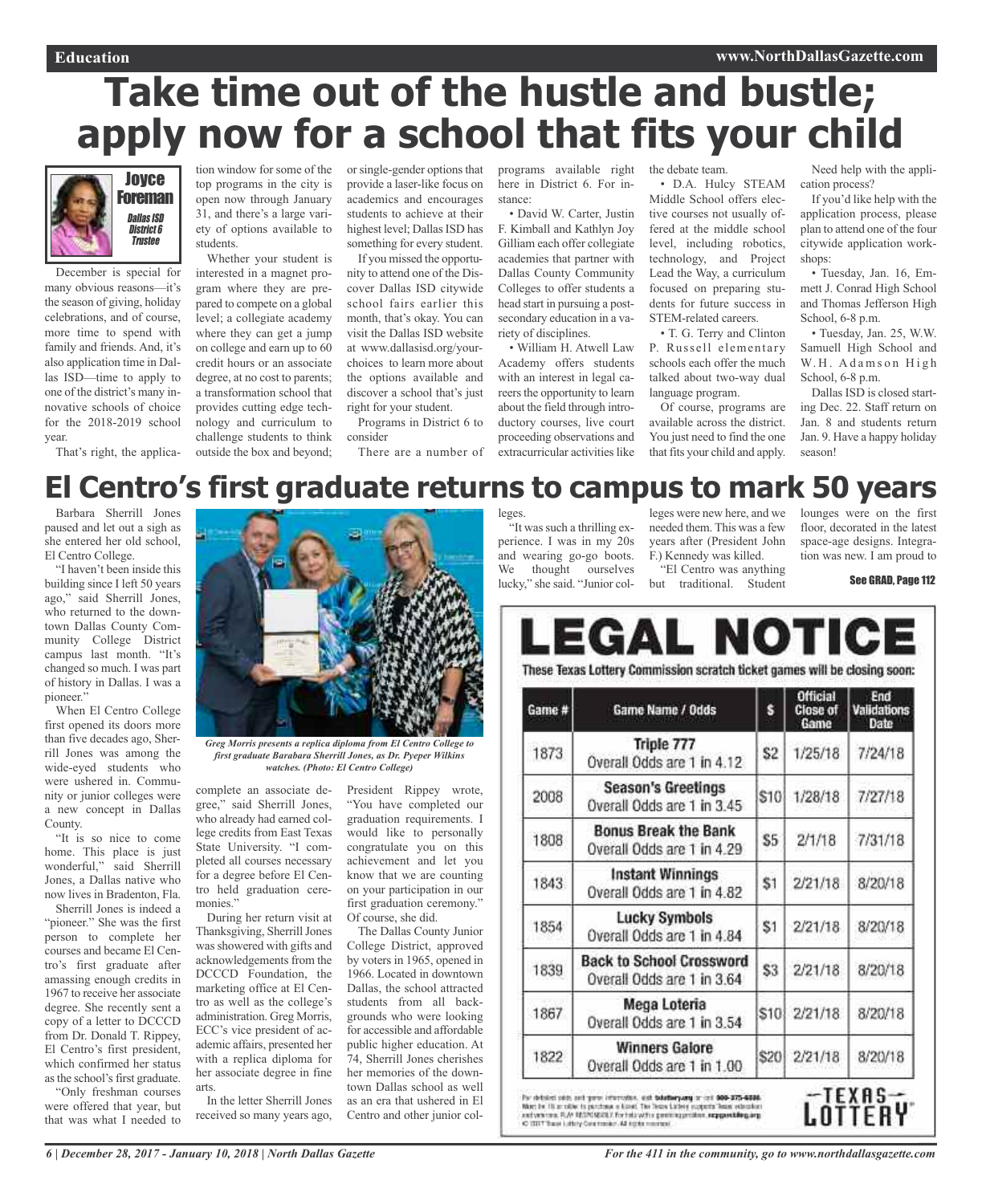### **WAWRIGHT WAS SEXUAL SEXUAL SEXUAL SEXUAL SEXUAL SEXUAL SEXUAL SEXUAL SEXUAL SEXUAL SEXUAL SEXUAL SEXUAL SEXUAL SE**

## **Recycle your Christmas tree, lights and boxes**

Don't miss the best holiday recycling opportunity of the year.

Live Christmas trees, garland and wreaths can be recycled into Texas Pure Products mulch and compost. Holiday lights also can be recycled through our electronics recycling program.

Before you take trees and greenery to the drop-off locations, remove all orna-

ments, lights, decorations, tinsel and the tree stand (no plastics or metals). Visit one of these Plano locations to drop off between Tuesday, Dec. 26, 2017 and Tuesday, Jan. 2, 2018:

• Jack Carter Park, 2601 Pleasant Valley, 75023 (south parking lot off Pleasant Valley)

• Old Shepard Place Park, 1301 Winding Hollow Lane, 75093 (northeast corner of the Shepton High School parking lot/baseball field off Plano Parkway)

• Russell Creek Park, 3500 McDermott Road, 75025 (northeastern parking lot directly off McDermott)

• Schell Park, 2100 Laurel Lane, 75074 (southeastern parking lot directly off Laurel)

In the gift-giving process, you may receive rather large boxes filled with expensive electronics or appliances. When these boxes are placed at your regular collection point, criminals are tipped off to the contents of your home. Rather than tempt a would-be thief, bring your large boxes to one of our Recycling Dropoff locations(click for map). Got more questions?

Contact Environmental Waste Services Customer Service at (972) 769-4150.



## **Registration opens for City of Carrollton firefighter entrance exam**

Become a part of the award-winning Carrollton Fire Rescue (CFR) team. Registration for the City of Carrollton firefighter entrance exam opens Tuesday, Jan. 2 and will remain open through Friday, Feb. 2.

The exam will be administered Saturday, Feb. 3 at 9 a.m. in the Newman Smith High School cafeteria (2335 North Josey Lane).

After registering for the exam online, candidates will



be emailed a link to complete an employment application. To be eligible for certifica-

tion, applicants must be at least 18 years of age, but no more than 35 years old by the date of exam, according to Chapter 143 of the Texas Local Government Code.

"If you are a hard working individual who is motivated, compassionate, and strives to make a positive difference in other people's lives, you are the candidate we are looking for," Fire Chief Gregg Salmi said.

The department focuses heavily on the health and wellness of its members,

training, and equipment.CFR is one of four area fire departments to share a joint training facility that opened in August. The state-of-the-art training structure is six stories high, with more than 7,000 sq. ft. of space to run multiple drills, burns, and rappelling exercises.

The City of Carrollton has a Class 1 Public Protection Classification (PPC) from the Insurance Services Office Inc. (ISO) for its improved fire

protection capabilities. The rating is the highest possible and drives the City to the top 1 percent of all communities classified by the ISO. Additionally, in June, CFR Emergency Medical Service (EMS) and paramedic teams received the 2017 Mission: Lifeline® EMS Gold Level Recognition Award from the American Heart Association (AHA) for superior response efforts in the area of cardiac care.The department has also

earned the highest CPR save rate among members of the Dallas area Resuscitation Outcome Consortium (ROC) under the direction of the UT Southwestern Medical School. CFR celebrated 90 years of service in March of 2017.

"Ifirmly believe there is no better fire department than Carrollton Fire Rescue, which is a testament to the exceptional individuals that make up our team," Salmi said.

## **Irving nonprofits receive funding from sharers at Share Tanks celebration**

The Irving Share Tank Steering committee, a partnership of seven businesses and organizations, celebrated the conclusion of the Irving Share Tank Program. The celebration was held Wednesday, December 13, at the Irving Arts Center. During the celebration, 16 non-profits were awarded over \$30,000.

"Share Tank provides a unique opportunity for nonprofits to polish their business model while gaining boardroom experience. This program serves as a bridge for engagement between our corporate residents and the local organizations helping our community's needs," said Mayor Rick Stopfer. Nonprofits were required

to attend four half-day sessions that taught skills to promote and grow their organizations and to better assist those in need. Upon

completion, 19 nonprofits took part in Share Tank Pitch Day. Each organization had seven minutes to deliver their pitch for a chance to receive funding from businesses or "sharers", to support their efforts. The City of Irving, Irving-Las Colinas Chamber of Commerce, Irving Convention & Visitors Bureau, Irving Arts Center, Irving Healthcare Foundation, The Study, Philanthropology

LLC and University of Dallas partnered on the program

During the celebration, Pitch Day results were announced and all nonprofit organizations that completed the Share Tank program were recognized. These nonprofit organizations represent a variety of causes including homelessness, education, veteran's assistance, healthcare, protective services and animal

rescue. The non profits who received awards are:

- All Things Made New
- Brighter Tomorrows, Inc.
- Carter's House
- DCET/Believe in Yourself. Inc.
- Emma's House
- Family Promise of Irving
- Friends of the Irving
- Public Library • iSee A Better You
- 
- Irving Heritage Society • La Buena Vida Youth Leadership Foundation

• Las Colinas Symphony Orchestra

• Many Helping Hands Ministry

• S & F Athletes

• StoneGate Christian Academy

• The Holy Family of Nazareth Conference of The Society of Saint Vincent de Paul

• The Main Place

To learn more about Irving Share Tank, visit http://irvingsharetank.com/.

## **Irving urges residents to take precaution against winter slips and falls**

Be careful when stepping outside your home and consider the following tips to eliminate or minimize the hazards of SLIPS and/or FALLS when there is ice or

snow:

• Wear shoes or boots that provide traction on snow and ice. Avoid high heels and shoes without treads. • Use walkways that have

## **RIDES,** continued from Page <sup>4</sup>

cally in 2015. Now in its third year, Miller Lite Free Rides has provided more than 70,000 people in North Texas with safe, alternative transportation on New

Year's Eve. Last year, more than 30,000 people took advantage of a Miller Lite Free Ride. "Taking Miller Lite Free

Rides is a great way for Dal-

or salted, if possible. • Keep both hands free for balance, rather than in

- your pockets. • Use handrails where
	-

las residents and visitors to enjoy New Year's Eve," said Gary Thomas, President/Executive Director for Dallas Area Rapid Transit. "We encourage celebrators to plan ahead and stay safe by letting us be their designated

been shoveled and sanded available.

> • Avoid carrying loads on stairs; or carry loads that you can see over.

• Look ahead when you walk.

driver, courtesy of Miller Lite."

As part of the 2025 Global Goals MillerCoors developed in partnership with Molson Coors, MillerCoors aimsto implement impactful programs to prevent drunk

• Test potentially slick areas by tapping your foot on them.

• Use special care when entering and exiting vehicles; use the vehicle for sup-

driving in every market where beer is sold. Designated driver and safe ride programs like Miller Lite Free Rides are critical components of meeting that goal. "We're pleased to continue our partnership with

port.

• When entering buildings use mats to remove moisture from footwear to prevent creating wet, slippery conditions indoors.

Miller Lite and DART to offer people safe and convenient transportation alternatives to driving on New Year's Eve," said David Holt, Andrews Distributing Vice President of Brand Building.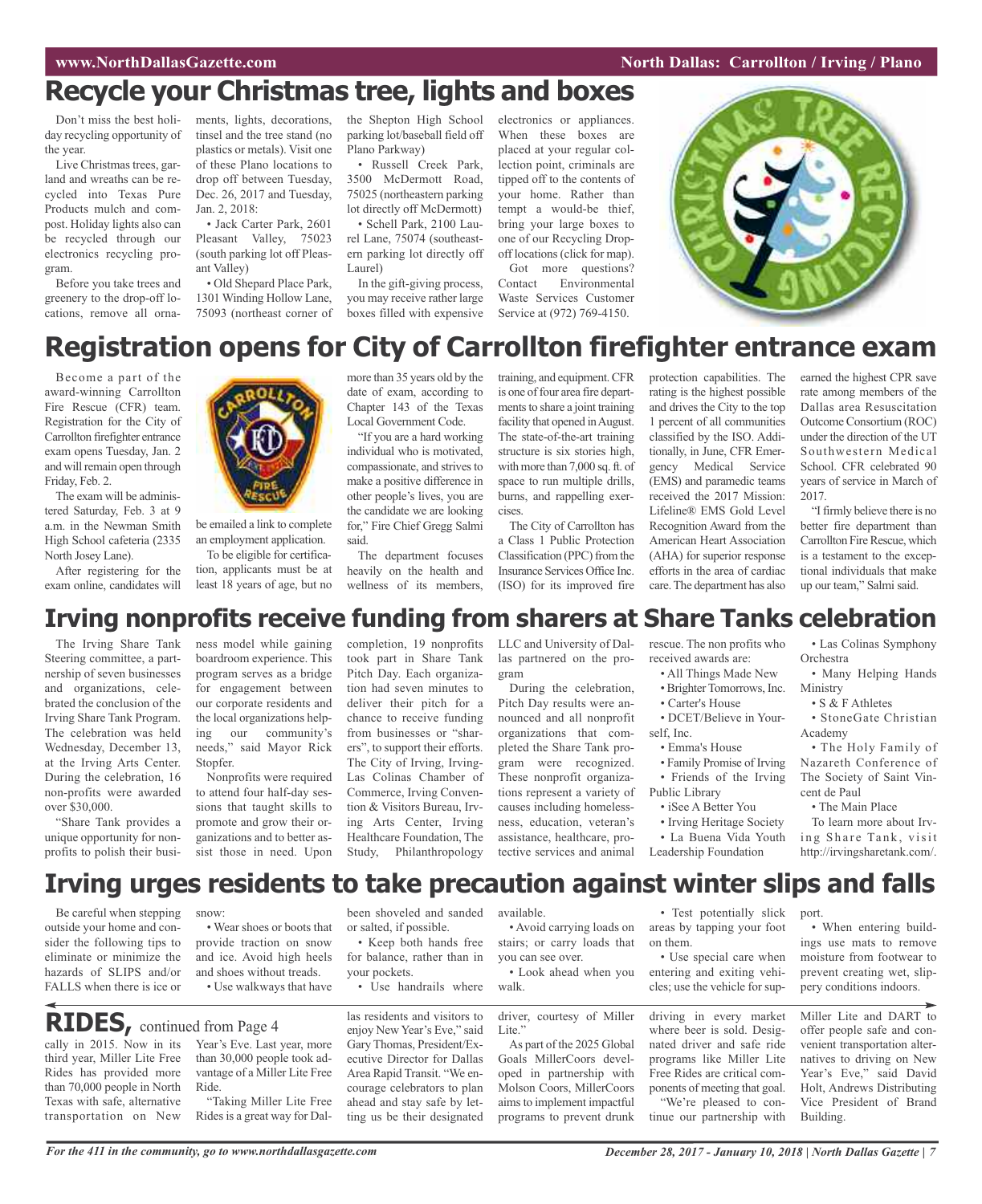### **City Briefs**

### **Carrollton**

The City of Carrollton and Carrollton Public Library are hosting the Harry Potter Yule Ball Friday, Dec. 29 from 6:30 p.m. to 9:30 p.m. at Carrollton Public Library located at 1700 Keller Springs Road, Carrollton. This fun event, inspired by J.K. Rowling's Harry Potter and the Goblet Fire, is open to kids, teens, and adults of all ages. The Ball will feature dancing, music, Harry Potter-themed crafts, games, and a photo-booth. Dressing up is encouraged.Admission to this event is free.

### **Dallas**

Strokers Ice House is hosting its 9th Annual Chili Cook Off Monday, Jan. 1 from 12 p.m. to 3 pm. at Strokers Dallas located at 9304 Harry Hines Boulevard, Dallas. This Dallas New Year's Day tradition returns, bringing the top chili chefs around DFW to compete for the top spot in this delicious chili cook-off. Trophies will be awarded to 1st, 2nd, and 3rd place finishers. To sign up for the competition portion of this event, email lena@strokersdallas.com or call 214-357- 0707. Set up begins at noon and sampling will begin at 1 p.m. Anyone in attendance can cast their vote for their favorite chili for \$5. *its 9th annual Chili Cook Off Jan. 1 (Photo Credit: Kristen Wong / U.S. Marine Corps)*

*Strokers Ice House is bringing together DFW's best chili chefs for*

### **Garland**

Life Time Athletic – Dallas and Life Time Fitness –

Garland are hosting Commitment Day 5k Monday, Jan. 1 from 10 a.m. to 12 p.m. starting at Life Time Fitness – Garland located at 5602 Naaman Forest Boulevard, Garland. Members and non-members are invited to participate in celebrating the New Year by walking, jogging, strolling, or running in this Commitment Day 5k fun run. By purchasing a ticket to the event, participants gain access to the fun run, a t-shirt, a race-bib, and

brunch social after the run. Registration is free for kids under 12 attending with a paid adult.

#### **McKinney**

Lone Star Wine Cellars is hosting a New Year's Eve Party! Sunday, Dec. 31 from 7:00 p.m. to 1 a.m. at Lone Star Wine Cellars located at 103 East Virginia Street, Suite 104, McKinney. Admission to this event is free. Attendees are encouraged to come ring in the New Year with this fun party featuring love music, a free sparkling wine toast, and more.

### **Richardson**

Free Play Richardson is hosting Party Like It's 1987! New Years at Free Play Richardson! Sunday, Dec.

See BRIEFS Page 15

**Serving up Christmas cheer...**

**www.NorthDallasGazette.com**



*YOKOSUKA, Japan (Dec. 25, 2017) Culinary Specialist Seaman Korey Anderson, from Dallas, prepares sweet potatoes in the aft galley aboard the Navy's forward-deployed aircraft carrier, USS Ronald Reagan (CVN 76), during a holiday meal. Ronald Reagan, the flagship of Carrier Strike Group 5, provides a combat-ready force that protects and defends the collective maritime interests of its allies and partners in the Indo-Asia-Pacific region. (U.S. Navy photo by Mass Communication Specialist 2nd Class Kenneth Abbate/Released)*



### **South Dallas Club partners with Carter High School for SAFE Encounters program**

The historic South Dallas Business and Professional Women's Club held their annual SAFE Encounters Program on the campus of David W. Carter High School on December 8, 2017. Its thematic purpose initiated by the National Association of Negro Business and Professional Women's Clubs, Inc. is to provide young people valuable information to aid them in successfully interacting with law enforcement, when such encounters become necessary.

An "Open Mic – Talk Back" dialogue was held between Carter High students and special panelists from the Southwest Division of the Dallas Police Department. A combined 353 seniors and juniors assembled in the school auditorium to witness the event. Mr. Jonathan C. Smith, Carter's campus principal, gave a hearty welcome to the South Dallas Club and to officers from the Dallas



*Carter students had a chance to ask questions of Dallas Police representatives during the SAFE Encounters program. (Courtesy photos)*

Police Department. Dallas ISD Trustee Joyce Foreman brought greetings from the school district.

Other program participants included Frances Langston, South Dallas SAFE Encounters Committee Chair and Committee members Candy Bradshaw, Kay Hunter and Brenda King Murphy. Carter High School's band and JROTC opened the program with "The Star-Spangled Banner" and the posting of colors. The occasion was given by Gwendolyn H. Daniels,

president of the club.

SAFE Encounters was created by Dr. Lavern J. Holyfield who serves as the Association's National First Vice President and is responsible for the organization's programming efforts across the nation.

For more information on the South Dallas Business and Professional Women's Club, Inc., visit their website: southdallasbpwc.org, their Facebook page: @southdallas1954; or their Instagram site: southdallas1954.

*8 | December 28, 2017 - January 10, 2018 | North Dallas Gazette*

*For the 411 in the community, go to www.northdallasgazette.com*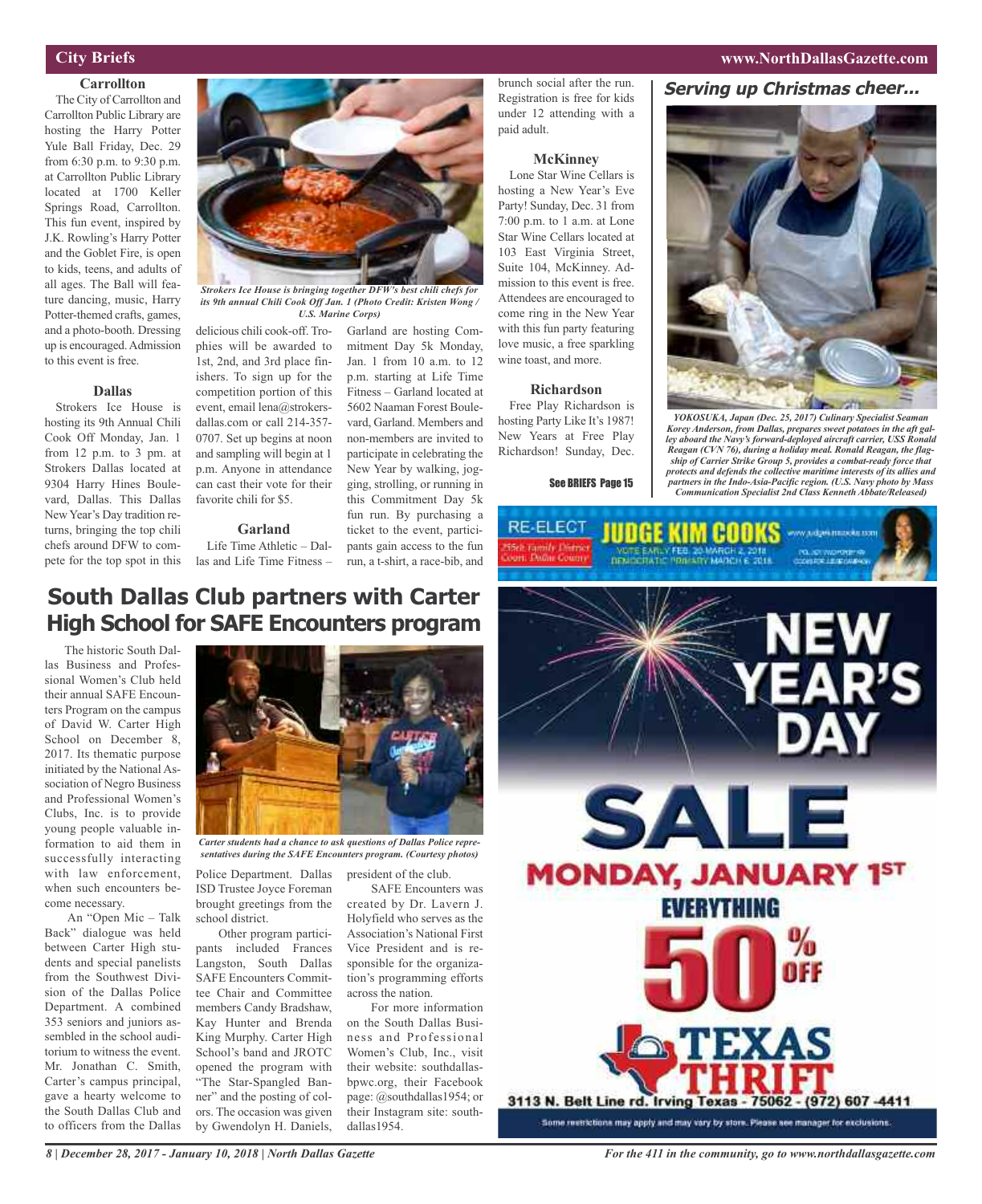## **Should Jason Garrett continue coaching the Dallas Cowboys?**

By Dwain Price **NDG** Sports Special Contributor

FRISCO – Anyone waiting on the Dallas Cowboys to fire head coach Jason Garrett, don't hold your breath.

On his weekly radio show Tuesday on 105.3 The Fan, Cowboys owner Jerry Jones basically said Garrett's job is as safe as the team's general manager's – who just happens to be Jones. While admitting there are some problems with his team's inability to win games that are there to be won, Jones declared Garrett is not one of those problems.

"I certainly know a lot about Jason Garrett, and because of that I can very quickly and candidly say his job is not an issue here at all," Jones said. "Let's not get into all the reasons why, and I won't get into all the



*After the Cowboys' dismal performance against Seattle, there are many scrutinizing the coaching of Dallas' Jason Garrett. (Keith Allison / Flickr)*

reasons why not.

"Let's just say that it's not in the best interest of the Cowboys right now to be considering a head coaching change."

In seven full seasons as the Cowboys' head coach, Garrett has made two playoff appearances and won one playoff game. And the

Cowboys won't be returning to the playoff this season, either, after Sunday's disappointing 21-12 home loss to the Seattle Seahawks.

Seattle scored all 21 of its points off Cowboys turnovers. And when the Cowboys reached the Seattle 2-yard line in the fourth quarter, instead of lining up

arguably the best offensive line in the NFL and allowing arguably the game's best running back (Ezekiel Elliott) to ram the ball down the Seahawks' throats, Garrett made a decision that had the stomachs of Cowboys Nation churning over and over again.

The Cowboys had a firstand-goal from the 3 and quarterback Dak Prescott kept the ball for a one-yard run-pass option play. A holding penalty on tight end Jason Witten cost the Cowboys 10 yards on a seconddown pass play.

Prescott was sacked for an 11-yard loss when the Cowboys had to repeat second down. And his third down pass fell incomplete. Then, to add insult to injury, the usually reliable Dan Bailey missed a short 34-yard field goal.

But why didn't Elliott

touch the ball at all on that sequence – with the Cowboys down nine and approximately seven minutes remaining in the game?

"Again, I think we are one of the better end zone teams in the league," Garrett said. "Running the ball has been a part of it and run-pass options have been a part of it and then throwing the ball.

"In that particular case it didn't work out well for us. Obviously Zeke is a very good player, we like him and we give him plenty opportunities. In that particular case, it didn't work out for us and that was a big part of the game."

Elliott was playing his first game after being suspended for six games by the NFL for violating the league's domestic abuse policy. And he certainly wasn't about to dive headfirst into a hot debate over

whether he should have gotten the ball inside the Seattle 5-yard line with the season on the line.

"My job is to play football, it's not to coach, it's not to call plays," Elliott said. "I go out there and do what the coaches tell me.

"(Offensive coordinator Scott) Linehan has been (calling plays) for a long time, and I trust him. I know I trust his judgment."

Sunday's loss officially eliminated the Cowboys from the playoffs. But Garrett didn't think it affected his future with the Cowboys, although they entered this season as a heavy Super Bowl contender following last year's 13-3 performance.

"My job is to do the best job for this football team," Garrett said. "It was a tough

See COWBOYS, Page 10

## **Eat, drink and be merry on New Year's Eve in Dallas**

Ruth Ferguson *NDG* Editor

Santa and Rudolph have done their job and likely are enjoying a well-earned vacation on a beach. Now we all turn our attention to the New Year's Eve celebration plans. Here are a few suggestions on where you can party, eat, and what to drink in Dallas.

#### **Thirsty?**

The Irish do not have fun just on St. Patrick's Day, let's be honest they enjoy their whiskey year round. Knappogue Castle Irish Whiskey offers an aged 12 year old whiskey for your favorite Old Fashion cocktail or just on the rocks. San Antonio-based Seersucker Gin is light and sounds fine by itself with hints of citrus, clove honey and mint complementing it's light juniper undertones or mix it with lemon juice, simple syrup and ice. Then strain it into a chilled glass and top it off



*Gaylord Texan Lone StarAtrium. (Courtesy photo)*

with champagne to toast in the New Year. Your favorite Moscato drinkers will perhaps enjoy Castello del Poggio which was named one of Top 10 Most Popular Moscato Wine Brands earlier this year by Vine-Pair.com, you can find it at the local Total Wine or order via Amazon.

**Hungry?**

At the top of the list of places to visit for New Year's Eve for a delicious meal and drinks, I recommend Fogo de Chao as my review earlier this month

would suggest. You could enjoy a wonderful meal just off the Market Table with the varieties of cheese, fruit, soup and cold meats. But let's be real, you really want the flavorful wide-range of meats they offer. Visit their website to make your reservation online. Taverna is only open until 10 p.m. but this means you can enjoy the wild mushroom and black truffle bisque, spaghetti with lobster in a brandy cream sauce, a duetto featuring a 16 oz.

See EAT, Page 16

# **Frieda Porter for the Office** of Justice of the Peace

(Tarrant County, Precinct 7) - Number 1 on the Ballot.

The Justice of the Peace Office governs over Landlord and Tenant Disputes, Evictions, Small Claims, Truancy, and some minor traffic tickets.

As a State Licensed Realtor of over 17 years and a Landlord, I've worked diligently to help build Homeownership. I've also worked hands on with the eviction process in the Justice of the Peace Courts to successfully resolve various **Landlord and Tenant issues.** 



I've volunteered my services for the Arlington NAACP Using my experience and education of Fair Housing, Real Estate Law and Multi-Family Management to bring positive resolution to citizens with Landlord complaints.

Precinct 7 is my home. My children grew up here. As JP, I will use my office as a support to homeowners, renters and help our truants move into a positive direction. Remember, I'm Number #1 on the Ballot. Cast your vote for Frieda Porter for Justice of the Peace, Pct. 7 on March 6, 2018.

Note: Precinct 7 includes Tarrant Grand Prairie, South Arlington, Mansfield, Kennedale, Dalworthington Gardens and Rendon Pol. Adv. paid for by Frieda Porter for JP campaign



*NDG Entertainment Ticket Giveaway!!! Follow North Dallas Gazette on Facebook, Twitter and Instagram to keep up on all the latest!!!*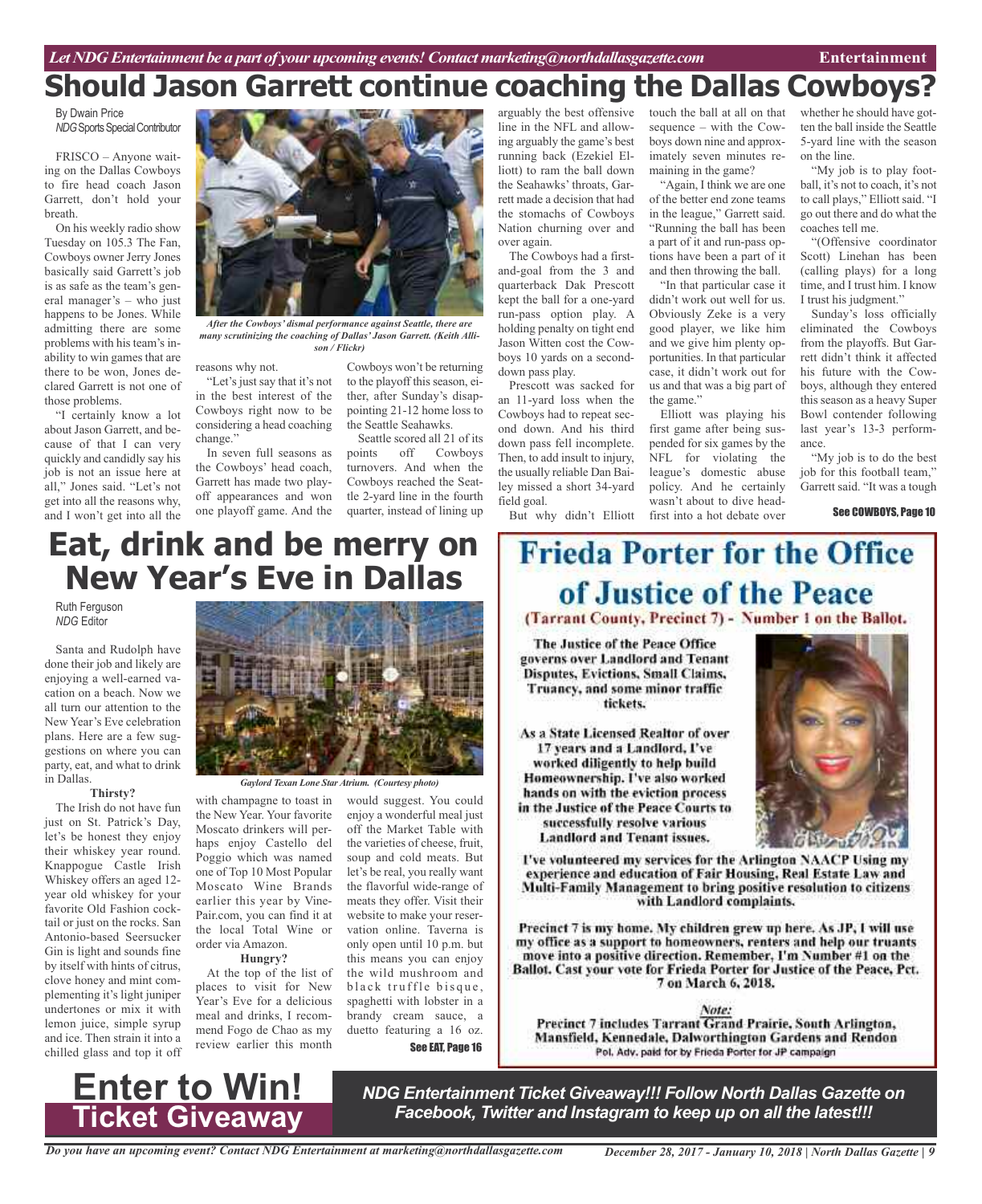# **The King and I is truly 'something wonderful'**

By Joe Farkus *NDG* Contributing Writer

Putting on a show that lives up to the legacy of a classic Rodgers and Hammerstein production is a tough task. The expectations of an audience are generally going to be too high and too rooted in childhood nostalgia to be met, let alone exceeded. And yet, The Lincoln Center Theater Production's The King and I, directed by Bartlett Sher, tackles this task with what appears to the untrained eye to be ease. Set in 1860's Bangkok, this iconic tale of widowed mother and school teacher Anna Leonowens (Laura Michelle Kelly) and the culture clash that occurs when she meets the King of Siam (Jose Llana) in order to teach his many children is delivered with class and humor by a top-rate cast of performers.

Adorned with elaborate sets and punctuated by musical numbers that range from childlike sing-song tunes like "Getting to Know You" performed by Kelly's Anna and the talented Royal Children to the operatic "Something Wonderful" performed by Lady Thiang (Joan Almedilla), this Broadway Series addi-



*The King and I will be performed at the Winspear Opera House on select dates through Sunday, Dec. 31 (Courtesy Photo)*

Llana brings to his performance is intentional is unclear; however, his ability to play the King as sly and quick-witted matches Kelly's Anna quip-for-quip. For anyone concerned that this incarnation of the Rogers and Hammerstein classic might fail to honor the six-decade long tradition of its namesake, may your concerns be eased. Sher's King more than meets the high standard set for this musical. For those looking for a bit of old school theater filled with music, humor, and heart, this show wins the season –

tion to the AT&T Performing Arts Center's year of hosting elite productions is a winner. With The King and I, Director Bartlett Sher is able to effectively reframe the musical, which originally debuted on Broadway 66 years ago, in a way that tackles very modern questions regarding culture, feminism, and the West's persistent tendency to make unjust value judgments of societal systems foreign to its own.

Laura Michelle Kelly shines in the role of Anna, displaying the sort of independence, compassion, and patience sure to endear her to audiences of all ages. Jose Llana's King delivers laughs throughout the production, particularly in the first act. Whether every element of levity and humor

## **COWBOYS,** continued from Page <sup>9</sup>

loss for us (Sunday) and we are going to get back to work and try to finish strong."

The Cowboys (8-7) will end the season Sunday in Philadelphia in what effectively is a meaningless game. But the game will certainly have some meaning for Garrett, who will be trying to avoid his fourth 8- 8 finish since he became the Cowboys' full time head coach in time for the 2011 season.

Jones, for one, certainly has his head coach's back.

"We did some really good things in the first half this year in many areas," Jones said. "You've got to understand that when you make a (coaching) change you've got to look up and see where else you go."

The Cowboys have only two playoff victories over the last 21 years and are 66- 53 under Garrett. The other playoff win came in 2009 under Wade Phillips, who was fired in the middle of the 2010 season and replaced by Garrett.

The NFL Coach of the Year last season, Garrett is posed to have his team prepared to end the season against the Eagles, who are

13-2 and have already clinched home field advantage throughout the NFC playoffs.

The King and I will be performed at the Winspear Opera House on select dates through Sunday, Dec. 31. It is recommended for ages

hands down.

seven and up.

And Garrett will do so knowing that any doubt on whether or not he'll return next season as the Cowboys' head coach has been lifted emphatically by Jones.

"We just got to get back to work and we've got to finish strong," Garrett said. "Finish is a really important word for us -- each play, each day, each game.

"And we certainly have to finish the season the right way, and we have the right kind of guys to do that."

And apparently, the right kind of head coach, too.



*10 | December 28, 2017 - January 10, 2018 | North Dallas Gazette*

*Do you have an upcoming event? Contact NDG Entertainment at marketing@northdallasgazette.com*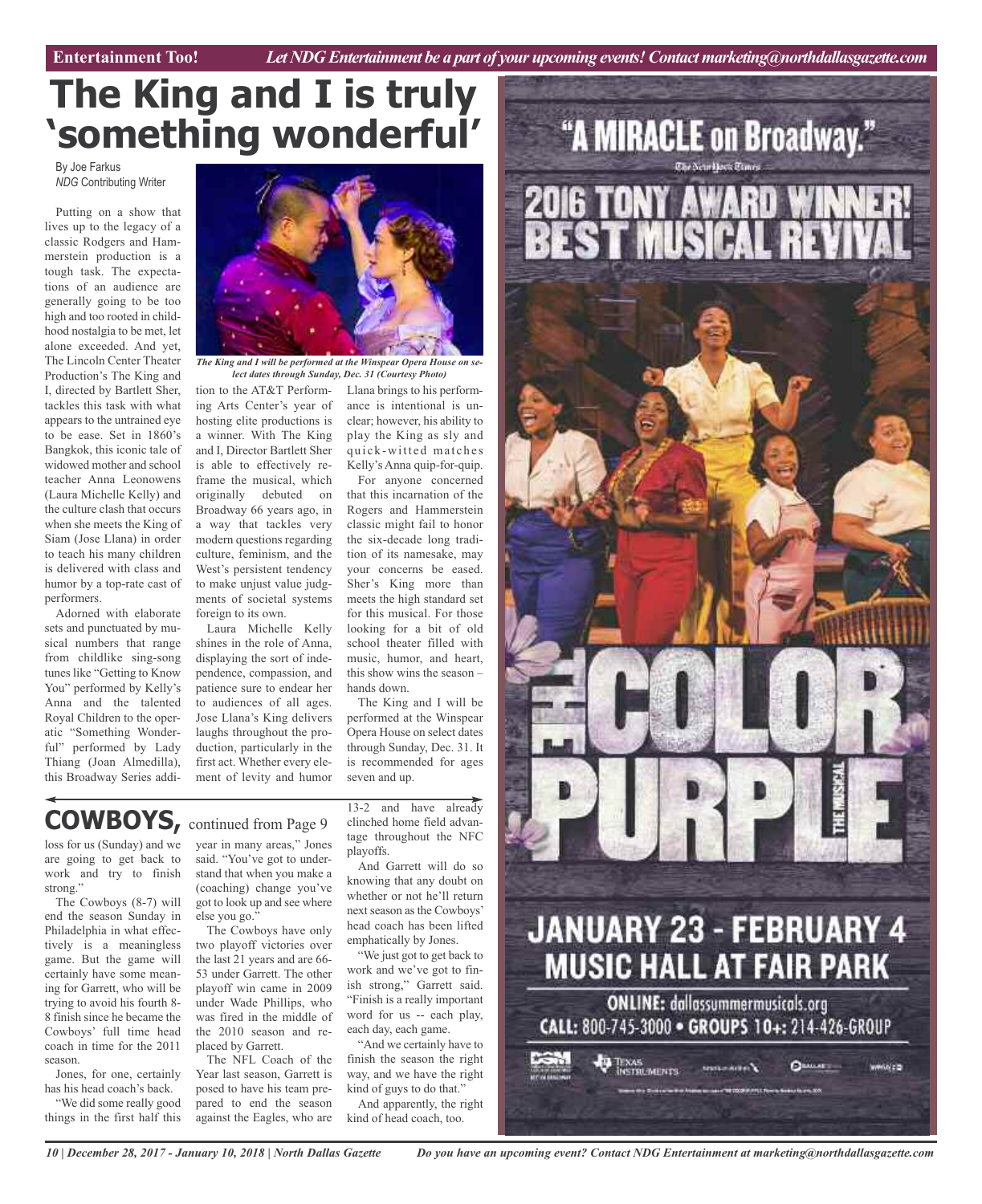# **What could net neutrality's end mean for you?**

On December 14, 2017, the Federal Communications Commission (FCC) voted to repeal its net neutrality rules, which critics say could make the internet more expensive and less accessible for Americans.

Here, net neutrality experts Ryan Singel from the Stanford University Law School and Didi Kuo from the university's Freeman Spogli Institute for International Studies discuss what this means for Americans and for internet freedom.

*Q - What is net neutrality?*

A - Singel: Net neutrality is a simple principle that Americans or people around the world are the ones who choose what websites they get to go to, what apps they get to use, what services they get to use, and neither their internet service providers (ISPs)—the companies they pay to get online like Comcast, Verizon, and AT&T—nor the government gets to affect those decisions.

*Q - What does the repeal do?*

A - Singel: The order eliminates all net neutrality protections. That means that ISPs can now charge sites and services to load for an ISP's subscribers, create fast lanes that only deep-pocketed companies and speakers can afford, and block sites based on their content. This is a radical step by the FCC.

"I like to think of it as the internet is going to get more boring."

Since its inception, the US internet has operated under net neutrality principles. Users have always had the expectation that they could use whatever sites and apps they've wanted. And for decades, the FCC has taken action to make sure that is possible. This repeal of net neutrality not only gets rid of the existing rules, it prevents the FCC from putting rules into effect, even if the ISPs start acting poorly.

*Q - How does the repeal*

*prevent the FCC from put-*consumers. *ting rules into effect?*

A - Singel: In 2015, the courts ruled that the only way the FCC can adopt meaningful net neutrality protections is if it decides that broadband providers are common carriers. So the FCC declared ISPs to be common carriers and the 2015 rules withstood challenges from ISPs in court.

FCC Chairman Ajit Pai undid that classification, categorizing broadband providers as information services. With this classification, there is no legal foundation for the FCC to do anything as simple as saying ISPs must let Americans go to any legal website they want.

*Q - For the average American, what will the real-world effects of thisruling be?*

A - Singel: The effects we're likely to see will affect users secondarily. Verizon, for instance, can now go to a Yelp or a Netflix and say, "You need to pay us X amount of money per month, so your content loads for Verizon subscribers." And there's no other way for Netflix to get to Verizon subscribers except through Verizon, so they'll be forced to pay. That cost will then get pushed onto people that subscribe to Netflix.

So what users do online will become more expensive, we'll see fewer free things, and thus the internet will become more consolidated. Websites, blogs, and startups that don't have the money to pay won't survive. I like to think of it as the internet is going to get more boring.

Kuo: The worst-case scenario would be if ISPs blocked access to websites based on their content, but that scenario seems unlikely outside of a few limited applications, such as file-sharing. The ISPs have an interest in being apolitical and letting the internet remain "open," at least in the ways that will be most apparent to

More likely, the rollback of net neutrality will have consequences for start-ups and companies with a web presence. It will allow ISPs to charge companies more to reach consumers. While large technology platforms can afford to pay for fast access, start-ups and competitors will have a far more difficult time.

*Q - Is this ruling likely to make the internet less democratic?*

A- Kuo: It is unlikely that the repeal of net neutrality will lead to outright censorship of certain websites or content. Americans will still enjoy much more internet freedom than citizens in other countries that actively control access to specific websites or control speech online.

Citizens might have differential access to the internet: some websites will load slowly and be harder to access.Americans already pay more for broadband access—and at slower speeds—than citizens in other advanced industrial democracies because of our noncompetitive broadband market. The repeal of net neutrality is therefore a problem for democracy because of issues with monopoly and regulatory capture.

*Q - How will the ruling affect monopoly and regulatory capture?*

A - Kuo: Rolling back net neutrality allows ISPs freer reign to engage in rent-seeking and anti-competitive behavior, which hurts consumers. There is very little competition in the broadband market, particularly for truly high-speed internet access. Recent reports from the FCC indicate that at least half of consumers have no high-speed access, and households with access may only have one provider.

"The battle is far from over, and if it's something you feel strongly about, call your Congressperson."

ISPs are some of the most despised corporations in America in surveys of cus-

tomer service and consumer satisfaction. The lack of broadband competition makes it impossible for consumers to switch providers, and the rollback of net neutrality makes it even harder for new companies to enter the broadband market.

The problem of monopoly is closely tied to poor regulation, since the FCC has historically needed to intervene in markets such as radio and television in order to create more competition. The ISPs are already part of large media conglomerates that own broadband access and content. Comcast, for example, owns NBCUniversal; Verizon owns AOL and Yahoo; AT&T is attempting to buy Time Warner. The rollback of net neutrality allows ISPs to direct consumers to content that they own, accelerating trends of agglomeration in the media industry.

*Q - Some opponents have said that they will take the* *decision to court or propose legislation to restore net neutrality rules. Do you think either is likely to make a difference?*

A - Singel: These kinds of decisions are always met with lawsuits. I think there's ample grounds for opponents to have these rules overturned. From a process standpoint, getting to these rules ignored a lot of public input. On the content side, there is a question of whether or not the FCC has the ability to reclassify ISPs from common carriers to information services.

So far there is a growing movement by net neutrality supporters to use a special legislative tactic known as the Congressional Review Act (CRA) to undo the FCC vote. This would immediately restore the 2015 protections. By contrast, all of the legislative proposals that have been floated so far are very weak proposals that aren't actually net neutrality. These efforts are supported by ISPs to permanently eliminate net neutrality protections.

**Marketplace**

*Q - What can people do if they want to change net neutrality rules?*

A - Singel: Even though the FCC made clear that they didn't care what the public thought about this issue, elected representatives do. Calls to Congress as well as talking about this with friends and on social networks are really powerful.

The battle is far from over, and if it's something you feel strongly about, call your Congressperson. The calls matter, and this issue is not finished.

Faculty views expressed here do not necessarily represent those of the Freeman Spogli Institute for International Studies or Stanford University, both of which are nonpartisan institutions.

*Source: Nicole Feldman for Stanford University*



December 1, 2017

Ed Bell Construction is a Dallas based heavy highway contractor doing business in the North Texas market since 1963. With clients such as TxDOT, Dallas County Public Works, and the Cities of Dallas, Fort Worth, Richardson and Mansfield (plus many others), we have a strong backlog of work in the highway market locally.

We are currently hiring for the following positions: **• CDL Driver (Haul Truck)**

Available: multiple openings Rate: Negotiable Must have own transportation Years of Experience required will vary, from 6 months to 2 years (depending on position) **Physical and Drug Screen Required Must have a Clear Background Must be at least 18 years old (CDL Driver, 21 yrs)**

**Must apply in PERSON, Monday – Friday from 8am to 11am @ 10605 Harry Hines Blvd. Please visit our website: www.edbellconstruction.com/careers Or email your resume to: careers@edbellconstruction.com**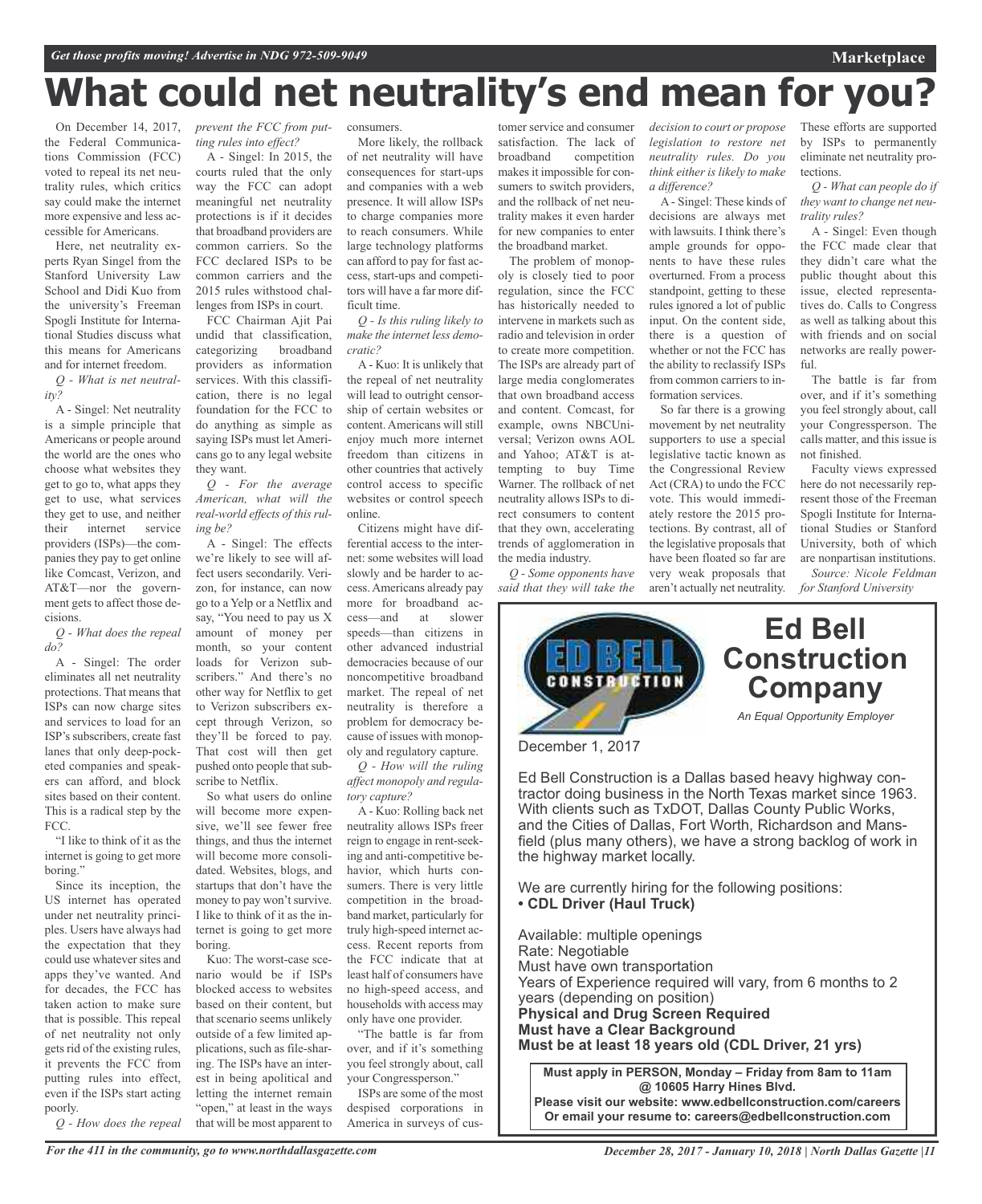**Marketplace** *College Educated Readers read the NDG. Contact Marketing at 972-509-9049 for Career Opportunity Advertising*

## **InsideMaps poised to change real estate marketing**

Keller Williams Realty's largest group of Market Centers by transactions has joined forces with InsideMaps to provide 3D Tours, HDR Videos and Floor Plans to all agents.

The 14 Keller Williams Realty Market Centers owned by the GO Management Company is the largest real estate group to provide 3D Tours and HDR videos to their agents as an included benefit for their listings. InsideMaps and the GO Man-

agement Company have worked together to break down price barriers that have prevented mass market adoption of premium real estate content. Keller Williams Realty's leading operating partner, by transactions, is committed to position their agents' listings above the rest with attention-grabbing content that was previously only affordable for high end listings.

"Staying at the forefront of technology is a key to our

success," said Smokey Garrett, the Operating Partner of Keller Williams Realty - GO Management Company. "Empowering our agents with InsideMaps will give our listings a huge advantage.As everyone now starts their search for a home online, we have long sought to put every property online in a more intuitive, immersive way. The availability of InsideMaps' affordable iPhone-based approach now makes this possible. InsideMaps also nailed it with a clever way to extend agent engagement with new homeowners post-close through the agent-branded virtual home. We see InsideMaps as a revenue generator, not a cost; so the decision to provide InsideMaps to our agents was easy."

"InsideMaps' innovative iPhone-based capture solution is bringing radical affordability to 3D Tours and HDR Videos, enabling

Keller Williams Realty Agents to better market their listings and grow their brands," said Gabe Knox, Vice-President, InsideMaps. "We are proud to partner with Keller Williams Realty's largest group of Market Centers by transactions to put their agents and their customers ahead in this competitive market."

"The quality of InsideMaps 3D Tours and Video Walkthroughs is amazing," said Cameron

noted, "your mortgage payment is going to be \$1,000 a month and your rent has been \$500, pay yourself the \$500 difference for a while and see how well you han-

A lender might be able to tell you the amount of the mortgage loan you can qualify for, but he can't tell you how much paying that

dle it."

Butler (Chair of the Keller Williams Realty Tech Committee-Arlington, TX). "My team is very impressed with the sharpness, speed, and stability of these videos. The picture quality is so much better than what we have been able to achieve with standard videos to showcase the best features of the home. We love posting Facebook 360 Photos to our Feed with just one click from the InsideMaps 3D Tour."

Learn as much as you can about the process of buying

"Buying a home is a big decision," said Hudspeth. "It doesn't make sense to wait until you are too close to making that decision to

Dr. Kimya N. Dennis, a

See HOME, Page 14

lifestyle.

a home.

educate yourself."

## **Five tips to stress-free homeownership from the experts**

By Christopher G. Cox Publisher/Managing Editor realesavvy.com

For most people, the decision to purchase a home is the single biggest financial commitment they will make in a lifetime of decisionmaking. The decision to buy a home, especially a first home, involves so many competing factors,

that it can cause high levels of stress and anxiety.

As stress-inducing as a home purchase can be, there are things that a prospective homeowner can do to minimize potential headaches.

Ruth Hudspeth, branch manager for Fairway Independent Mortgage Corporation, says the number one thing homebuyers need to do is be prepared.

**Know your finances first.**

"A homeowner should be able to enjoy their new home without being overburdened by the financial commitment. Like any other big decision, however, that takes some planning." Hudspeth said. "You have to take the time to understand your credit score, your capacity to qualify for a mortgage loan and what

your budget will be."

Hudspeth, who has degrees in economics and business administration, recommended that individuals moving from a rental property into a home set aside the difference between the mortgage payment and the rent payment and put that money into a separate account.

"If, for example," she

## **GRAD,** continued from Page <sup>6</sup>

say that I was impressed with how smoothly the races came to learn together," added Sherrill Jones.

El Centro College opened in the former Sanger Harris Department Store building, located in downtown Dallas, and experienced its own growing pains. "The elevators did not always function properly and would jam before reaching the floor. Students would jump in or wait for an attendant to work with the elevator. Sometimes the building flooded, too," she said.

Sherrill Jones' favorite memory was watching Dr. Bill J. Priest, the district's first chancellor, work the coat check stand if an employee was absent.

"Yes, our college had a coat check. If someone didn't show up, Bill Priest checked our hats and coats. He was the head of the college (district), and he would do whatever needed to be done," she recalled.

In spite of all of the challenges, students were patient and willing to give community college a chance.

"When I think of El Centro, I don't just think of the college. I think of the period and the times that were changing so rapidly," said Sherrill Jones, who went on to teach English, journalism and photography. "That first year, everyone was so happy to be there. The concept of the school was to be modern and innovative."

Residents of Dallas County, like many counties nationwide, had voted to create and fund two-year institutions in response to a declining labor force that yearned for more skilled workers. The country's rapidly-growing public high schools also were seeking new ways to serve their communities, according to the American Association of Community Colleges.

All of those elements factored into Sherrill Jones' decision to enroll at El Centro, a college that has earned national prominence. El Centro has placed thousands of students on career paths in fields as diverse as nursing, fashion merchandising, culinary arts and business com-

puter technology. Sherrill Jones is a cherished part of the school's legacy, said Dr. Jose Adames, El Centro's current president.

"We have nearly 12,000 students. We celebrate our proud history and – more importantly – we celebrate our first graduate, Barbara Sue Sherrill Jones, a student who earned her degree during the time when Dr. Donald Rippey was our first president," Adames said. "Barbara is one of the 'pioneers' and 'trailblazers'who have paved the way for the thousands of students whose lives were affected in so many positive ways by El Centro College."

Since her early college days, Sherrill Jones has moved around the country, picked up three more advanced degrees and spent many years teaching. But her alma mater remains centered in her mind and in her heart.

Rippey's letter, she said, is as cherished as any other heirloom because it is a milestone that marks a lifetime of learning. "I just made him proud," she said.



apply online<br>CFBJOBS.COM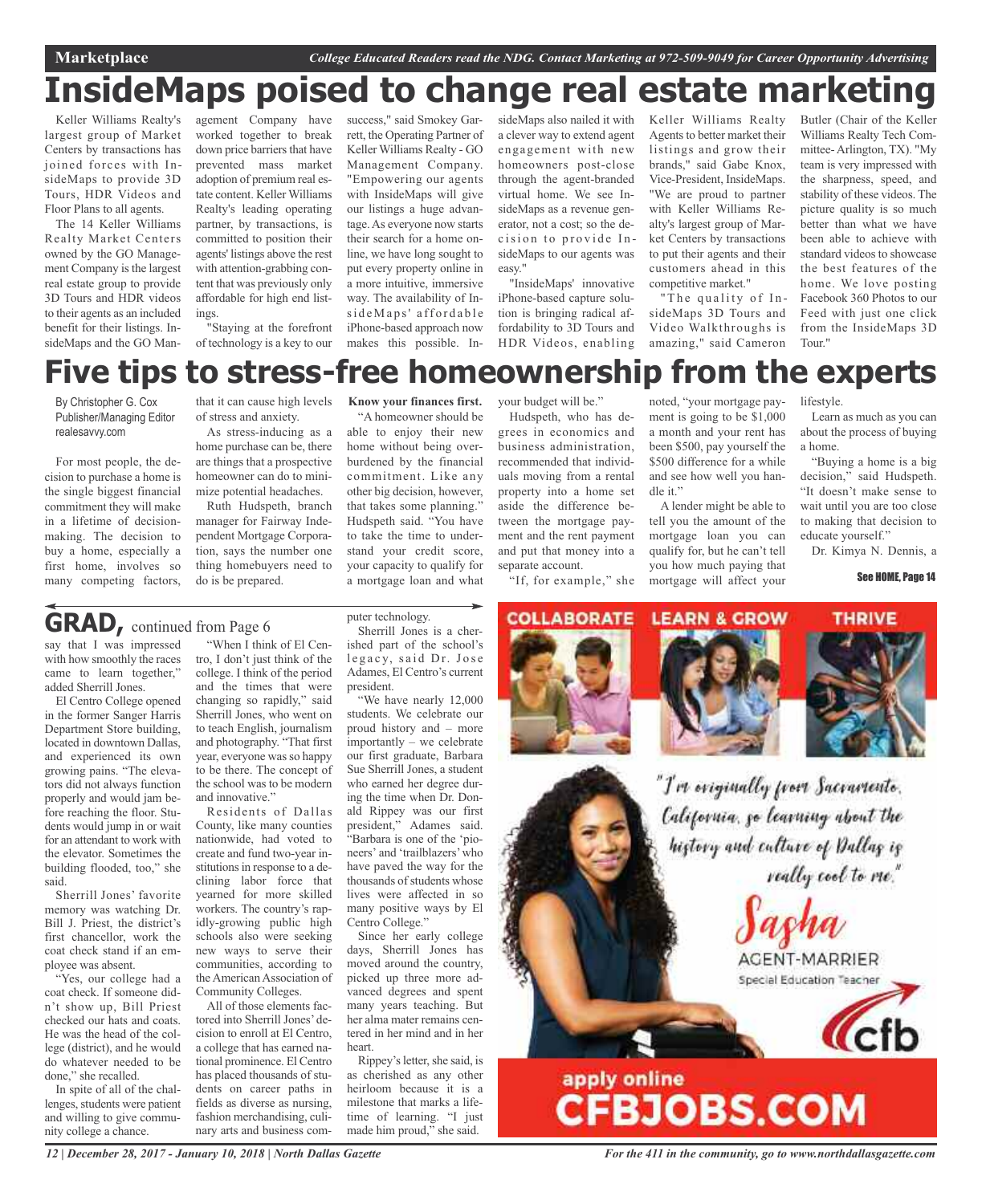### **Jan. 10 Sales Job Fair**

This fair is being conducted by HireLive, a company with more than a decade of experience connecting job seekers with industry leading companies that are currently hiring and is the perfect opportunity for job seekers to interview face-to-face with 15+ Fortune 500 companies currently seeking talented, experience and enthusiastic sales, retail and management candidates. Many of the companies that will be at this fair offer: flexible work schedules, full benefits, 401k, stock options, company car of gas allowances, base pay and uncapped commission pay structure, \$70k+ first year salaries, and more. Job seekers are encouraged to dress for success and come prepared to get the job of their dreams. This fair will be held from 9 a.m. to 12:30 p.m. at the Sheraton Dallas Hotel by the Galleria located at 4801 Lyndon B. Johnson Freeway, Dallas.

#### **Jan. 16 Entel Marketing Career Fair**

Entel Marketing, Inc. is hosting an open house job fair for job seekers looking for exciting employment opportunities. Participants are encouraged to come for on the spot interviews and or to



simply drop off their resume. Entel offers its employees: weekly pay, bonus opportunities, vacation incentives, rapid advancement, career development programs, and more. All the company asks for in its employees is a positive attitude, a team player mentality, a strong work ethic, good communication skills, and a clear display of professionalism. For more information, call 972-891-9975. This open house job fair will be held from 9 a.m. to 3 p.m. at 5787 South Hampton Road, Suite 125, Dallas.

### **Jan. 18 Dallas Career Fair**

You'll meet face-to-face with hiring decision-makers from some of the area's top employers. Dress professionally and bring plenty of resumes, because they're here to hire. Walk in and start interviewing, it's that simple. Save time, money and effort interviewing with multiple companies in one day at one location. Many of these companies have several openings and are eager to meet with you. You're no longer just a piece of paper.

Attend the career fair and get in front of decision makers. Admission to this event is free. This fair will be held from 11 a.m. to 2 p.m. at the Hilton Arlington at 2401 E. Lamar Blvd., Arlington, Texas 76006.

### **Addison Career Fair**

This event is designed to get you in front of hiring managers looking to fill sales positions in varying capacities. This is not a cattle call career fair with hundreds of other candidates and lines out the door. We will have multiple companies in attendance ranging from fortune 500 businesses to local organizations. You will save a lot of time by interviewing with multiple businesses in just a few hours, so stop relying on the "apply" button and make it a priority to pre-register and attend. Once you pre-register, your resume'is uploaded to a database that only the organizations participating in this specific event have access to. Please plan on arriving a few minutes early with 15 printed copies of your resume, come dressed for a professional interview, and feel free to bring a friend. This fair will be at 6 p.m. at the Intercontinental Hotel at 15201 Dallas Parkway, Addison, Texas 75001.

### **Jan. 25 Dallas Job Fair** The Dallas Career Fair will be your opportunity to meet with some of the city's top hiring companies. At-

tending the Dallas Job Fair will give you the chance to interview and find out about hundreds of jobs available in your local area. Dress for success and bring plenty of resumes to the Dallas job fair.

Walk in the event and start meeting and interviewing with dozens of employers, it's that easy. Stop sending resumes to online job ads that go nowhere. The companies at the Dallas Career Fair will be interviewing for multiple job opportunities and are excited to meet with qualified candidates. Attend the Dallas Career Fair and land your dream job. If you have been looking for an opportunity to market yourself to companies as the best candidate for the job this is it. The fair will be held from 11 a.m. to 2 p.m. at the DoubleTree by Hilton Hotel – Dallas Market Center at 2015 Market Center Blvd., Dallas, Texas 75207.

**Jan. 30 Richardson Recruiting Event and Career Fair** This fair allows job seekers and potential employees to meet face-to-face with hiring managers looking to

fill more than one hundred job openings. Free resume reviews will also be available by DFW Resume's Sara Timm. All jobs require U.S. citizenship and a minimum two years of industry experience on top of a degree. There will be a cocktail reception after the Career Fair from 6 p.m. to 7 p.m. The fair will be held from 3 p.m. to 6 p.m. at the Richardson Civic Center located at 411 West Arapaho Raod, Suite 102, Richardson.

### **Jan. 31**

**Plano Career Fair** Participants are invited to this free career fair to meet face-to-face with hiring decision-makers from some of the area's top employers. Dress professionally and bring plenty of resumes, because they will be there to hire. Walk in and start interviewing, it's that simple. Save time, money and effort interviewing with multiple companies in one day at one location. Many of these companies have several

openings and are eager to meet with job seekers. Attend the career fair and get in front of decision makers. This fair will be held from 11 a.m. to 2 p.m. at the Plano Event Centre located at 2000 East Spring Creek Parkway, Plano.

### **Feb. 8 Dallas Career Fair**

Ready for a new career? National Career Fairs is an industry leader in helping job seekers find stable employment. This fair is open to all participants who register online at NCFJobs.com, provide all information including a valid cell number and email, and upload their resume online. Participants are encouraged to attend and dress for success – business attire is preferential. All are encouraged to bring plenty of resumes and to be prepared to be hired at the event. This fair will be held from 11 a.m. to 2 p.m. at Crowne Plaza Dallas Market Center located at 7050 N. Stemmons Freeway, Dallas.

GARLAND **Attention Suppliers of Goods, Services and Construction Review Competitive Opportunities at https://garlandtx.ionwave.net www.garlandpurchasing.com 972-205-2415 DO YOU WANT AN EXCITING AND REWARDING CAREER? PURSUE A CAREER AS A POLICE OFFICER OR FIREFIGHTER!** • Competitive wages<br>• Array of benefits<br>• Education incentive pay<br>• ...and more REGISTER ONLINE TO TAKE THE CITY OF IRVING'S NEXT CIVIL SERVICE ENTRANCE EXAM

### *www.cityofirving.org*

*The City of Irving does not discriminate on the basis of race, sex, religion, age or disability in employment or the provision of services.*

### **Paid Internship opportunity for writers, college students in the Dallas Area**

The *North Dallas Gazette* has an internship

position available. The goal is to provide students and aspiring writers an opportunity to gain published clips, experience and professional feedback. The position is for up



to 20 hours a week at \$8.00 per hour. Applicants must have reliable transportation.

**Send resume and writing samples to: businessoffice@northdallasgazette.com**

## **TISEO PAVING COMPANY** 419 E. Hwy. 80, Mesquite, TX 75150 Tel: (972) 289-0723 Fax (972) 216-5637 www.tiseopaving.com

Performing Concrete Street Paving in the Metroplex Area We Accept Subcontracting Bids For All Public Works Projects in the Dallas Area. We Are Accepting Applications for Concrete Mixer Drivers and Heavy Equipment Mechanics

**Equal Opportunity Employer**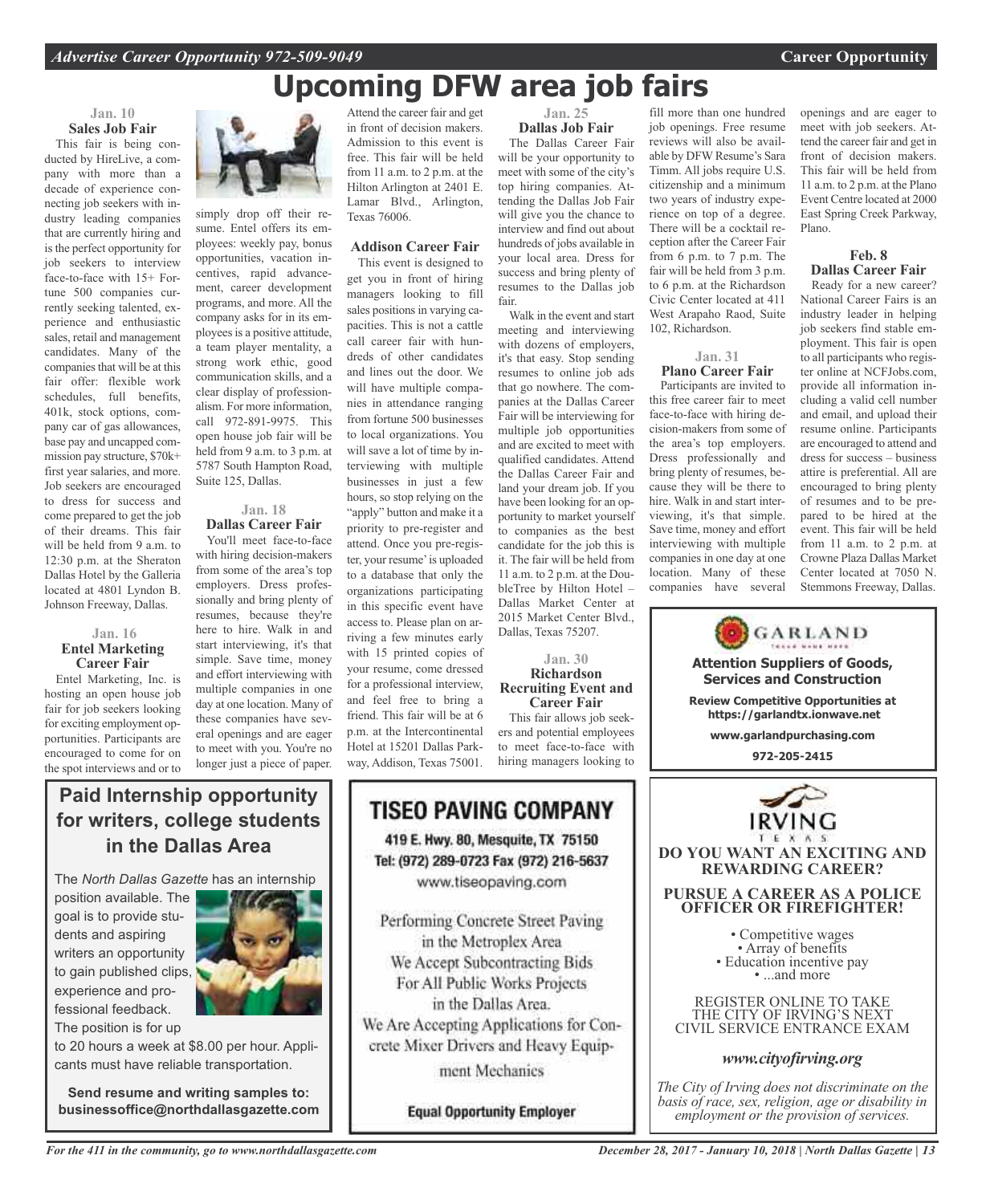### **BETHEL BIBLE FELLOWSHIP, CARROLLTON (A PLACE TO BELONG)**

**NOTICE: Pastor Woodson serves the community by providing "Professional Therapy and Counseling Services" on a "Sliding Fee" scale. To schedule an appointment call the Pastoral Counseling Center at 972-526- 4525 or email the church at www.bethelbiblefelloswhip.org**

Discover Hope and Help for daily living; and, you don't have to be a member to come. The Connect-2-Reflect (C2R) meetings are held in comfortable and relaxed homes, one in Carrollton and one in Plano, refreshments are served. Call the church for details.

**December 31, 9:45 a.m.** You're invited to our "Prayer and Meditation" at 9:45 am. You will be blessed and inspired. You don't want to miss this as we celebrate service to God, our community and all mankind.

**January 3, 2018, 7 p.m.** Join us in Wednesday's Prayer and Bible Study Class with Pastor Brenda Patterson, Senior Pastor Woodson, Pastor Larry Gardner, Pastor Bernadette and others conducting a new study on the book of

**HOME,** continued from Page <sup>12</sup>

criminologist, who does work in demographic and cultural variance in mental health, agreed that careful preparation is the key to reducing the stress associated with getting into the housing market.

"I encourage people to take time to communicate with everyone involved in the process of purchasing a home," Dennis said. "There needs to be open and honest

Ephesians with supporting chapters and verses. Spiritual maturity is God's desire for you; it's Time to Grow in the Word of God.

Dr. Terrance Woodson, Senior Pastor 1944 E. Hebron Parkway Carrollton, TX 75007 972-492-4300 www.bethelbiblefelloswhip.org

 $\mathcal{L}_\text{max}$  , which is a set of the set of the set of the set of the set of the set of the set of the set of the set of the set of the set of the set of the set of the set of the set of the set of the set of the set of

### **FELLOWSHIP CHRISTIAN CENTER CHURCH IN ALLEN "THE SHIP"**

**December 31, 8 a.m.** Join us in our Sunday Morning Services as we praise and worship God in the Joycie Turner Fellowship Hall; followed by our Sunday Worship Services; and bring someone with you, you will be blessed.

### **January 3, 2018**

Join us in our Wednesday's 12 Noon-Day Live, Prayer and Bible Study and/or our Wednesday Night Live, Prayer and Bible Study at 7 p.m. to learn more about God's Word. Be encouraged by God's plan for your maturity and His glory; and most of all; be prepared to grow.

Dr. W. L. Stafford, Sr., Ed. D. Senior Pastor 1609 14th Street Plano, TX 75074

### discussion that weighs all the pros and cons."

**Take a hard look at your quality of life.**

Dennis added that longand short-term economic goals, location and commuting time, quality of the construction and access to public transportation should also be discussed.

Dennis emphasized the importance of carefully reviewing and understanding Future Building location is 2450 K Avenue #300 Plano, TX 75074 972-379-3287 www.theship3c.org

### **INSPIRING BODY OF CHRIST CHURCH, Let's Go Fishing! MATTHEW 4:19**

 $\overline{\phantom{a}}$  , which is a set of the set of the set of the set of the set of the set of the set of the set of the set of the set of the set of the set of the set of the set of the set of the set of the set of the set of th

**December 29, 7 p.m.** All men are invited to Men's Ministry meeting each Friday night at 7 p.m., (IBOC promotes proactive male leadership.)

**December 31, 10 a.m.** You're invited this Sunday as we praise, worship, honor and magnify God's Holy name in songs and the spoken word.

**January 1, 2018, 7 p.m.** Join us in Monday School as we grow in God's Word and learn what God has to say to us.

Pastor Rickie Rush 7701 S Westmoreland Road Dallas, TX 75237 972-372-4262 www.Ibocchurch.org  $\overline{\phantom{a}}$  , which is a set of the set of the set of the set of the set of the set of the set of the set of the set of the set of the set of the set of the set of the set of the set of the set of the set of the set of th

#### **MT. OLIVE CHURCH OF PLANO (MOCOP) (Uniting the Body of Christ Among Nations)**

December 31, 10 a.m. Join us for Morning Worship Service as we praise and worship God for His

all the documents required to purchase a home. As part of that process, she suggested that taking advantage of low- and no-cost programs designed to educate homebuyers, such as those offered by the local affiliates of the National Urban League, as well as other community organizations. **Ask plenty of questions.**

"If you want to keep your anxiety level low, you can't be afraid to ask questions," said Dennis. "As basic as it

Honor and His glory; and don't forget to comeback at 7 p.m. for our Brazilian Church.

**January 3, 2018, 7 p.m.** You're invited to our Wednesday's Bible Study class; you will learn what God has to say to us. Come to be encouraged by God's plan for your spiritual growth and His glory.

Pastor Sam Fenceroy Senior Pastor and Pastor Gloria Fenceroy 300 Chisholm Place Plano, TX 75075 972-633-5511 www.mocop.org

#### **NEW MOUNT ZION BAPTIST CHURCH (Abiding in Christ)**

 $\overline{\phantom{a}}$  , and the set of the set of the set of the set of the set of the set of the set of the set of the set of the set of the set of the set of the set of the set of the set of the set of the set of the set of the s

**December 31, 7 a.m.** Join us for our Early Service or our Morning Worship Service as we praise and worship God, you will be blessed.

**January 3, 2018, 7 pm** Join us at our Wednesday's Intercessory as we pray to God for others.

Call the church for details for details.

Dr.Tommy L. Brown, Ed. D. Senior Pastor 9550 Shepherd Road Dallas, TX 75243 214-341-6459 nmzbcofdallas@aol.com

sounds, sometimes you just have to take a few minutes to pause and breathe."

**Remember to breathe.** She explained that a common reaction to anxiety is holding one's breath, especially just before making a

big decision. Dennis concluded: "You might be surprised to find out how much it helps to just stop and take a few deep breaths when decisions threaten to become overwhelming."

*Church Happenings is a weekly calendar of religious services produced by the North Dallas Gazette. To make additions or corrections to the calendar, contact: religion@northdallasgazette.com*

**SHILOH MBC IN PLANO (WHERE COMMUNITY**

Come and connect to God through Shiloh; grow in Christ through the study of God's Word; and Serve God through service to each other and to the world. John 12:26.

**BECOMES FAMILY)**

#### **Worship Services December 31st**

There will be only one worship service on December 31st at 10 a.m. Sunday School will begin at 8:30 a.m. We would love to have you at our services.

#### **January 3, 2018, 7 p.m.** You're invited to our Wednesday's Bible Study to learn more about God's Word. Come and be encouraged by God's plan for your maturity and growth; it's all for His glory and His honor. We are, "Growing in Christ through the study of His Word."

Our church ministries offer opportunities for motivation and growth; join us and see. Be blessed of the Lord.

Dr. Isaiah Joshua, Jr. Senior Pastor 920 E. 14th Street Plano, TX 75074 972-423-6695 www.smbcplano.org



NDG now has a "Special Advertising Package" for churches and non-profit organizations that need to let the community know about your Special Event.

### Opportunity You Can Measure...

### **Church Events**

- Church Anniversary
- Pastor's Anniversary
- Women's Day
- Men's Day

**Non-Profit Org. Events**

- Fundraisers
- (Concerts)
- Special Events
- (Personal or Community)

## Special Rate \$199

(Black & White, per insertion) Ad size - 4.905"x 6"(Quarter Page, B&W) (NOTE: Color Ad \$75 extra per inserion) Production disclaimer - NDG ad meake-ready is not included in promotion. Layout/production of "copy ready"ad will be a nominal extra cost. E-mail ad copy to: Marketing@NorthDallasGazette.com

or call our Marketing Department today!



*14 | December 28, 2017 - January 10, 2018 | North Dallas Gazette*

### **Church Happenings www.NorthDallasGazette.com**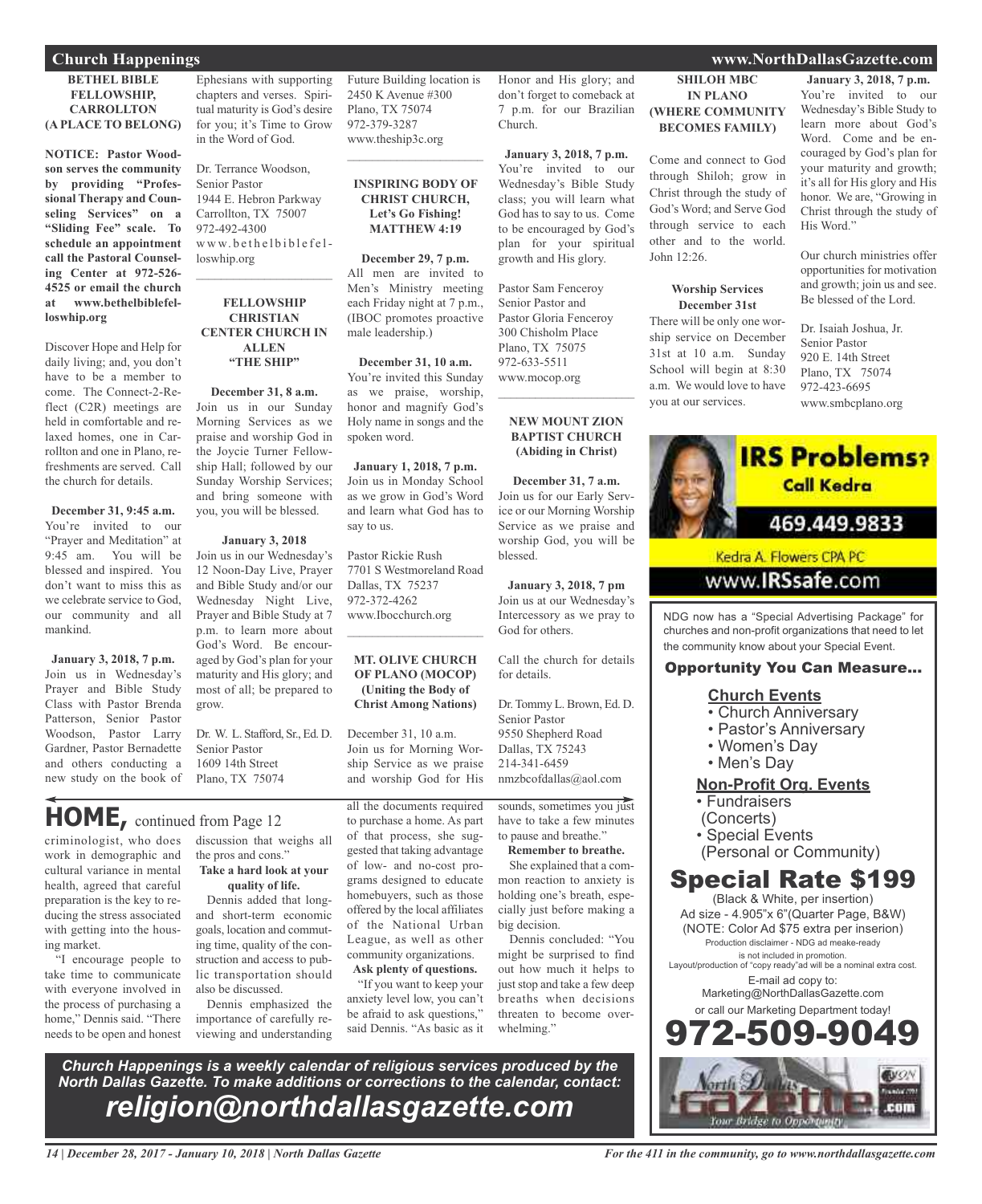# **Peace and blessings in the New Year!**



*Send email to: businessoffice@ northdallasgazette.com to sign up for Sister Tarpley's weekly electronic newsletter.*

Two days from now, December 30th, is my first born birthday. I didn't know that I had so much love in me until my children were born.

But now that I have four grandchildren, Tyanna, David, Deven and Philip, I have discovered an even deeper love within me.

When Jarrell Edwin Tarpley was born and I held him in my arms, I thought about how much God loved His earthly children.

Until a few years ago I did not know how the tradition of "Watch Night Services" in churches got started. I only knew that my family always celebrated them.

Atradition that this brings fond memories to my mind is when my family would visit our grandparents; DeaRutherford Demus in Mexia, Texas.

At the home of my grandparents, during the summer and the Christmas Holidays; everybody in the home, gathered in the living room; got on their knees and prayed prior to starting the day.

This seemed to strengthen "family unity and love" within the household. My parents never did this in Dallas; I guess this is because we lived in the "Big City" and not the "Country Town of Mexia."

One year a Short Story of Floyd Erving was the history of Watch Night Service. I learn something about a tradition that I had been doing with a lot of fond memories.

WATCH NIGHT SERV-ICES -- Many of you who now live, or grew up in Black communities have probably heard of "Watch Night Services," (the gathering of the faithful in church on New Year's Eve.)

The service usually begins

midnight champagne, and

con David N. & Mother Ida anywhere around 10 pm, that Watch Night Service and ends at midnight with the entrance of the New Year. Some people go to church first, before going out to celebrate.

For others, church is their only New Year's Eve celebration. I always assumed was a fairly standard Christian Religious Service – but, a bit more Afro centric.

Still, it seemed that predominantly White Christian churches did not include Watch Night Services on their calendars, but focused



*Thomas Lovett just released an album, Hook Line and Sinker; he has been playing for 30 years and is a music teacher at Smith Elementary in Duncanville ISD. His album is now on iTune & Amazon.com, in 2018 it will be on CD.*



### "Vision & Truth Live"<br>Call Pastor Sam<br>Every Sun, 9:00pm-10:00pm<br>KWRD 103.7 FM THE WORD "Vision & Truth Live"



instead on Christmas Eve Programs.

The Watch Night Services in Black communities can be traced back to gatherings on December 31, 1862, also known as "Freedom's Eve."

On that night, Black people came together in churches and private homes across the nation, anxiously awaiting the news that the Emancipation Proclamation had actually become law.

Then, at the stroke of midnight, this meant that all slaves in the Confederate States were declared legally free.

When the news was re-

Inspiring Body // Christ enX

ceived, there were prayers, shouts and songs of joy as people fell to their knees and thanked God.

Black folks have gathered in churches annually on New Year's Eve since; and there are praises to God for bringing Black people safely through another year.

It's been 155 years (January 1, 1863) since that First Freedom's Eve and many of us were never taught the Black history of Watch Night, but tradition still brings us together at this time of the year to celebrate, "How we got over."



AWANA: Wednesday at 6:30 p.m. Contact Information: 972-423-6695 www.smbcplano.org

## **BRIEFS**, continued from Page 8

31 from 8 p.m. to 1 a.m. at Free Play Richardson located at 1730 East Belt Line Road, Richardson.

spired by 1987's nightlife capital, Miami, will feature adult beverages, 80's music, a VHS-powered video montage, a 999-red balloon drop,

This 80's-themed party in-This event is open to those aged 21 and over.

more.

*To submit events and announcements, send an email to editor@northdallasgazette.com with headline Community Briefs.*

reflect on the past with



**from Sister Tarpley** Hear what it was like growing up in <sup>a</sup> very different Dallas when Booker T. Washington was <sup>a</sup> black school. Sister Tarpley graduated frm there and went on to college and later became <sup>a</sup> city councilmember in Carrollton. **Look for NDGTV at NorthDallasGazette.com**



*For the 411 in the community, go to www.northdallasgazette.com*